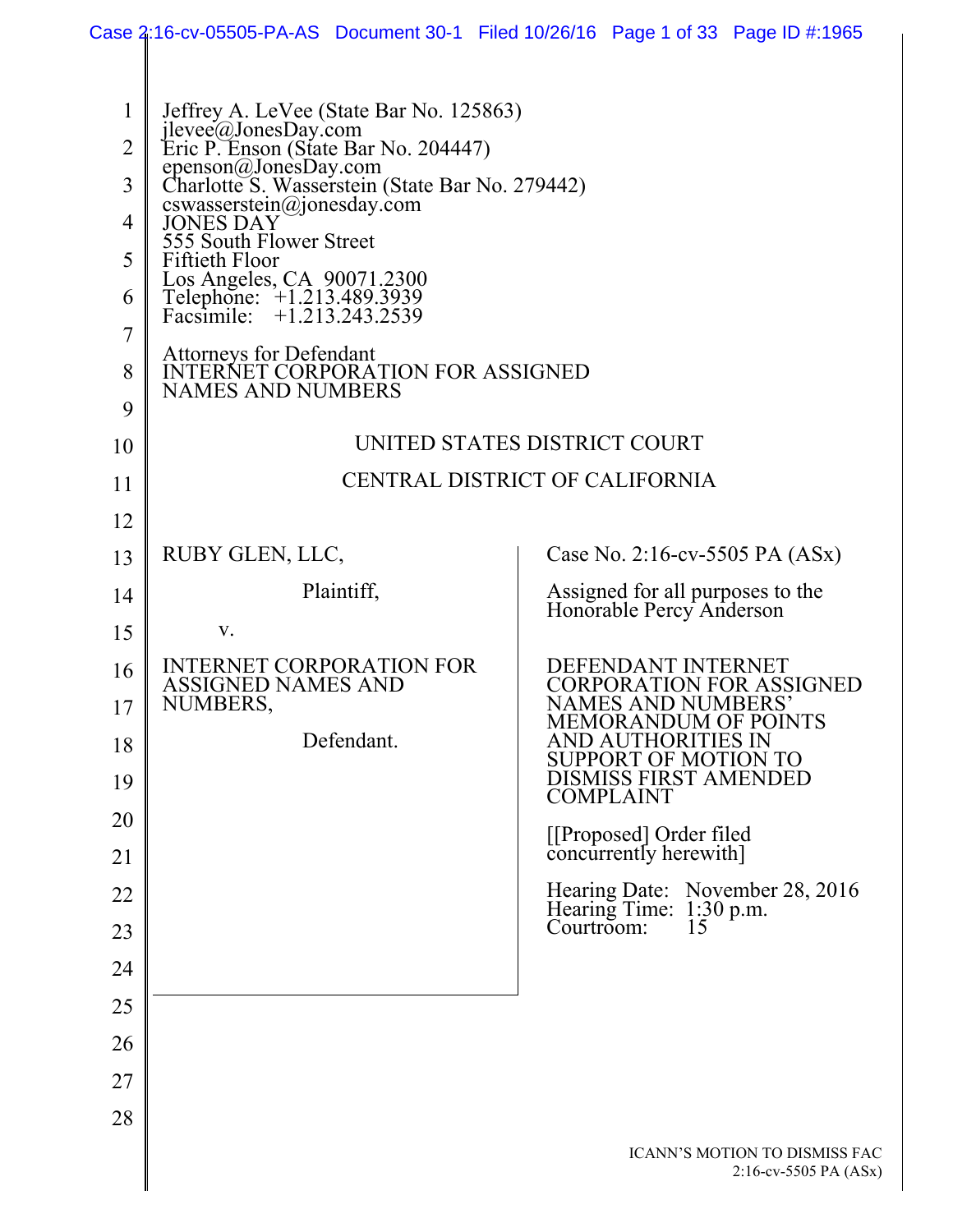|                |                | Case 2:16-cv-05505-PA-AS Document 30-1 Filed 10/26/16 Page 2 of 33 Page ID #:1966                                                                  |  |  |
|----------------|----------------|----------------------------------------------------------------------------------------------------------------------------------------------------|--|--|
| 1              |                | <b>TABLE OF CONTENTS</b>                                                                                                                           |  |  |
| $\overline{2}$ |                |                                                                                                                                                    |  |  |
| 3              | $\mathbf{I}$ . | Page                                                                                                                                               |  |  |
| $\overline{4}$ | II.            |                                                                                                                                                    |  |  |
|                | III.           |                                                                                                                                                    |  |  |
| 5              | IV.            |                                                                                                                                                    |  |  |
| 6              | A.             |                                                                                                                                                    |  |  |
| 7              |                | <b>B</b> .                                                                                                                                         |  |  |
| 8              | V.             | $A_{\cdot}$                                                                                                                                        |  |  |
| 9              |                | Plaintiff's Breach of Contract Claim Fails As A Matter of<br>$1_{-}$                                                                               |  |  |
| 10             |                | (a)                                                                                                                                                |  |  |
| 11             |                |                                                                                                                                                    |  |  |
| 12             |                | ICANN's Bylaws Do Not Constitute An<br>Enforceable Contract Between Plaintiff And<br>(b)<br><b>ICANN</b> , And Plaintiff Does Not Plausibly Allege |  |  |
| 13             |                |                                                                                                                                                    |  |  |
| 14             |                | Plaintiff's Claim For Breach Of The Implied Covenant Of<br>Good Faith And Fair Dealing Fails As A Matter Of Law 12<br>2.                           |  |  |
| 15             |                | Plaintiff's Negligence Claim Fails As A Matter Of Law 12<br>3 <sub>1</sub>                                                                         |  |  |
| 16             |                | Plaintiff's Section 17200 Claim Fails As A Matter Of<br>$\overline{4}$ .                                                                           |  |  |
| 17             |                | Plaintiff's Declaratory Relief Claim Fails As A Matter Of<br>5.                                                                                    |  |  |
| 18             |                | <b>B</b> .                                                                                                                                         |  |  |
| 19             |                | Section 1668 Does Not Invalidate The Covenant Not To<br>1.                                                                                         |  |  |
| 20             |                | $\overline{2}$ .                                                                                                                                   |  |  |
| 21             |                | $\mathcal{C}$ .<br>The FAC Should Be Dismissed Because It Fails To Join NDC,                                                                       |  |  |
| 22             |                | $\mathbf{1}$ .                                                                                                                                     |  |  |
| 23             |                | NDC Claims An Interest In The Subject Of The<br>(a)<br>22                                                                                          |  |  |
| 24             |                | NDC's Absence Would Impair Or Impede Its<br>(b)                                                                                                    |  |  |
| 25             |                | Interest In The Subject Of The Action And Subject<br>ICANN To Multiple And Inconsistent Obligations<br>$\dots 23$                                  |  |  |
| 26             |                | 2.<br>Plaintiff Should Be Ordered To Join NDC If The Lawsuit                                                                                       |  |  |
| 27             | VI.            |                                                                                                                                                    |  |  |
| 28             |                |                                                                                                                                                    |  |  |
|                |                | ICANN'S MOTION TO DISMISS FAC<br>$2:16$ -cv-5505 PA (ASx)<br>$-i-$                                                                                 |  |  |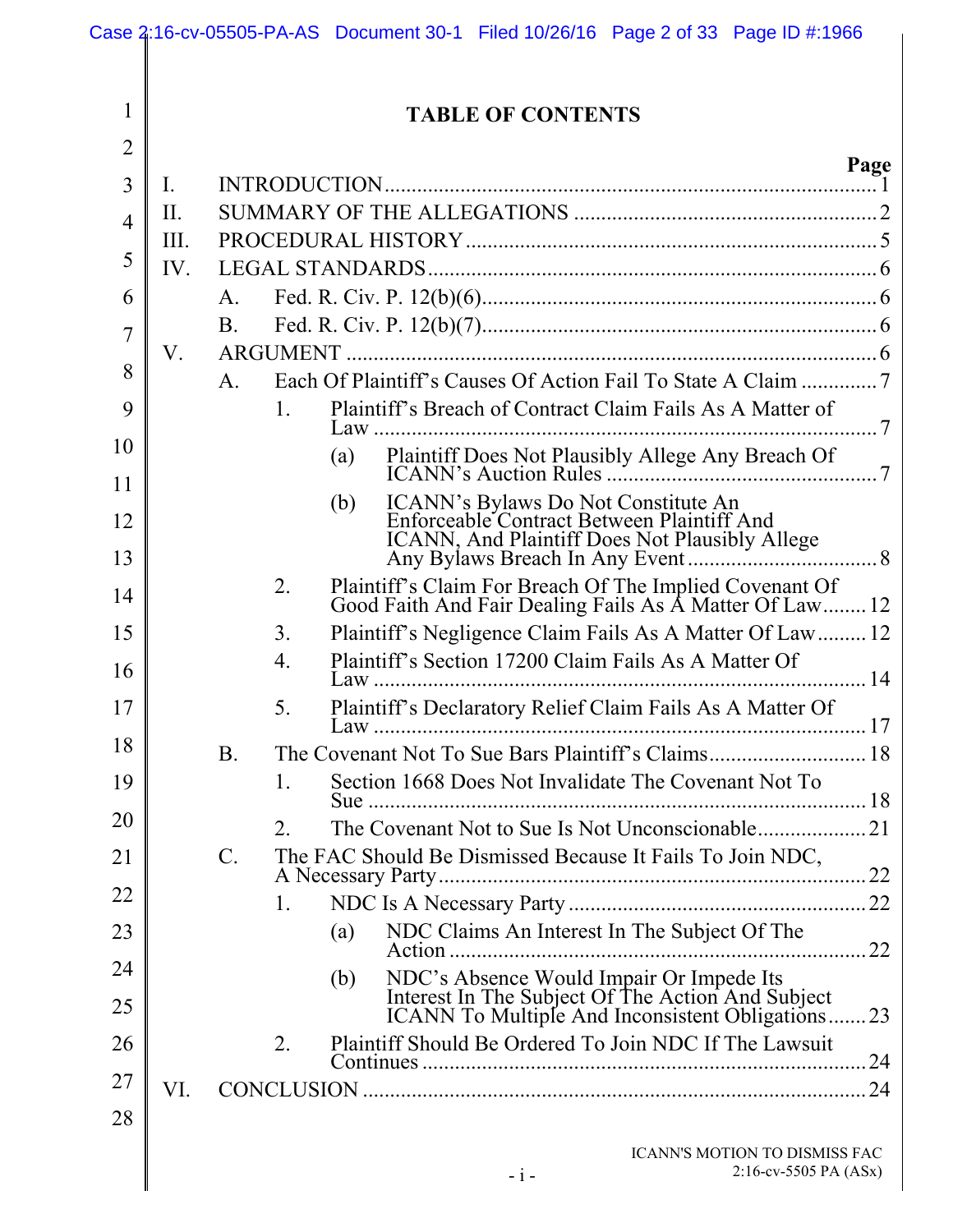|                | Case 2:16-cv-05505-PA-AS Document 30-1 Filed 10/26/16 Page 3 of 33 Page ID #:1967 |
|----------------|-----------------------------------------------------------------------------------|
| $\mathbf{1}$   |                                                                                   |
| $\overline{2}$ | <b>TABLE OF AUTHORITIES</b>                                                       |
| $\overline{3}$ | Page<br><b>CASES</b>                                                              |
| $\overline{4}$ |                                                                                   |
| 5              | Aguilar v. Atl. Richfield Co.,<br>20                                              |
| 6              |                                                                                   |
| 7              | Am. W. Door & Trim v. Arch Specialty Ins. Co.,                                    |
| 8              | No. CV 15-00153 BRO, 2015 U.S. Dist. LEXIS 34589 (C.D. Cal.                       |
| 9              |                                                                                   |
| 10             | Ambler v. $BT\,Ams$ . Inc.,<br>22                                                 |
| 11             | Appalachian Ins. Co. v. McDonnell Douglas Corp.,                                  |
| 12             | 21                                                                                |
| 13             | Ashcroft v. Iqbal,                                                                |
| 14             |                                                                                   |
| 15             | AT&T Mobility LLC v. Concepcion,                                                  |
| 16             | 19                                                                                |
| 17             | Bell Atl. Corp. v. Twombly,                                                       |
| 18             |                                                                                   |
| 19             | Berkeley v. Wells Fargo Bank,                                                     |
| 20             | No. 15-cv-00749-JSC, 2015 U.S. Dist. LEXIS 141947 (N.D. Cal.                      |
| 21             |                                                                                   |
| 22             | Biagro W. Sales Inc. v. Helena Chem.Co.,                                          |
| 23             |                                                                                   |
| 24             | Calvillo-Silva v. Home Grocery,                                                   |
| 25             |                                                                                   |
| 26             | Camacho v. Major League Baseball,                                                 |
| 27             | .24                                                                               |
| 28             |                                                                                   |
|                | <b>ICANN'S MOTION TO DISMISS</b><br>COMPLAINT 2:16-cv-5505 PA (ASx)<br>$-$ ii $-$ |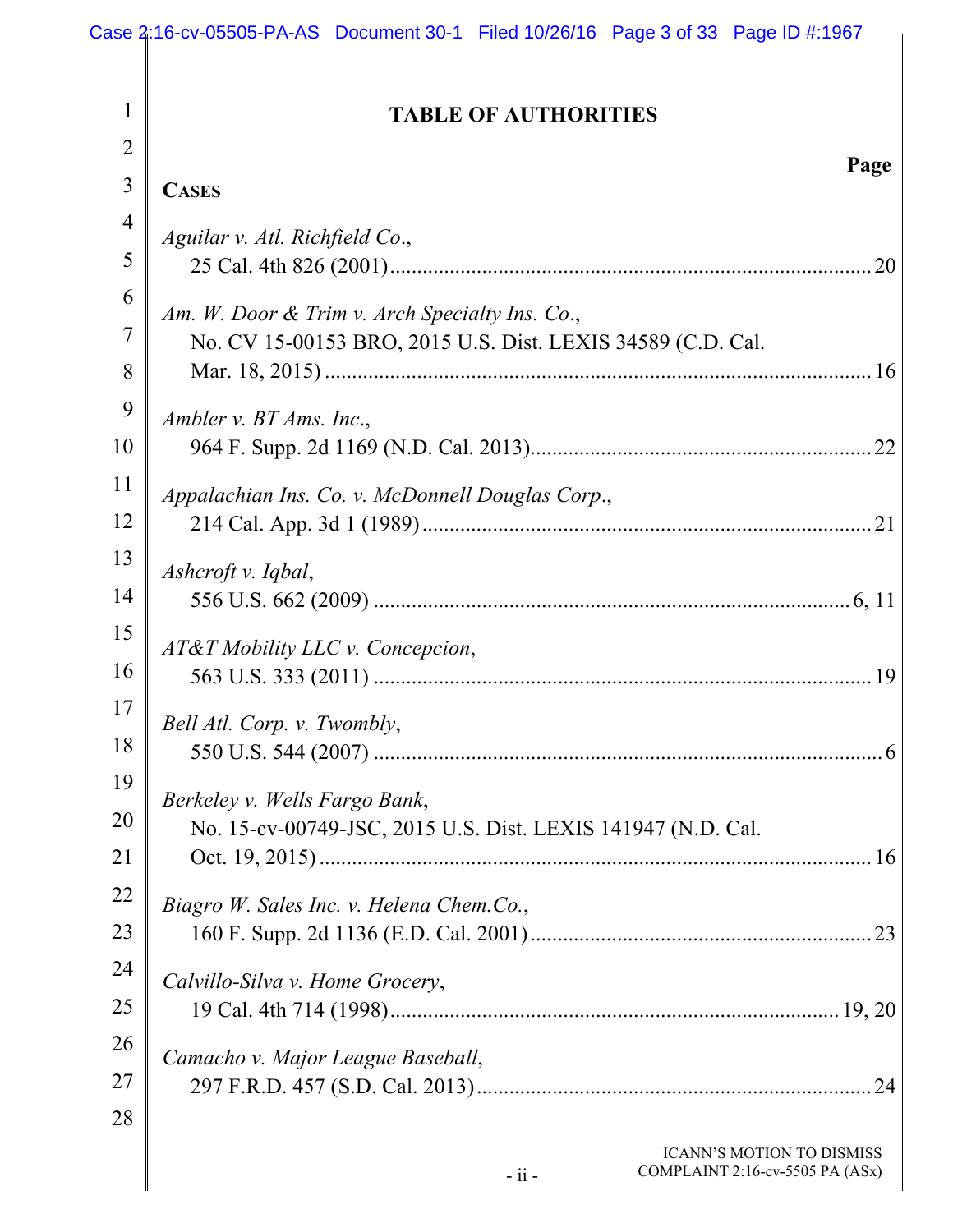| 1<br><b>TABLE OF AUTHORITIES</b><br>(continued)<br>$\overline{2}$<br>3<br>Carma Developers (Cal.), Inc. v. Marathon Dev. Cal., Inc., | Page                     |
|--------------------------------------------------------------------------------------------------------------------------------------|--------------------------|
|                                                                                                                                      |                          |
|                                                                                                                                      |                          |
|                                                                                                                                      |                          |
|                                                                                                                                      |                          |
| $\overline{4}$                                                                                                                       |                          |
| 5<br>Cattie v. Wal-Mart Stores, Inc.,                                                                                                |                          |
| 6                                                                                                                                    |                          |
| $\overline{7}$<br>Cel-Tech Commc'ns, Inc. v. L.A. Cellular Tel. Co.,                                                                 |                          |
| 8                                                                                                                                    |                          |
| 9<br>Clark v. Countrywide Home Loans, Inc.,                                                                                          |                          |
| 10                                                                                                                                   |                          |
| 11<br>Commercial Connect v. Internet Corp. for Assigned Names & Nos.,                                                                |                          |
| 12<br>No. 3:16CV-00012-JHM, 2016 U.S. Dist. LEXIS 8550 (W.D. Ky.                                                                     |                          |
| 13                                                                                                                                   |                          |
| 14<br>Cordon v. Wachovia Mortg.,                                                                                                     |                          |
| 15                                                                                                                                   |                          |
| 16<br>Correa v. Firestone Complete Auto Care,                                                                                        |                          |
| No. C 13-03123 CW, 2013 U.S. Dist. LEXIS 169012 (N.D. Cal.<br>17                                                                     |                          |
| 18                                                                                                                                   | 22                       |
| 19<br>Discover Bank v. Superior Court,                                                                                               |                          |
| 20                                                                                                                                   |                          |
| 21<br><i>Easter v. Am. W. Fin.</i> ,                                                                                                 |                          |
| 22                                                                                                                                   |                          |
| 23<br>Food Safety Net Servs. v. Eco Safe Sys. USA, Inc.,                                                                             |                          |
| 24                                                                                                                                   | 20                       |
| 25<br>Frittelli, Inc. v. 350 N. Canon Drive, LP,                                                                                     |                          |
| 26                                                                                                                                   |                          |
| 27                                                                                                                                   |                          |
| 28                                                                                                                                   |                          |
| ICANN'S MOTION TO DISMISS FAC<br>- iii -                                                                                             | $2:16$ -cv-5505 PA (ASx) |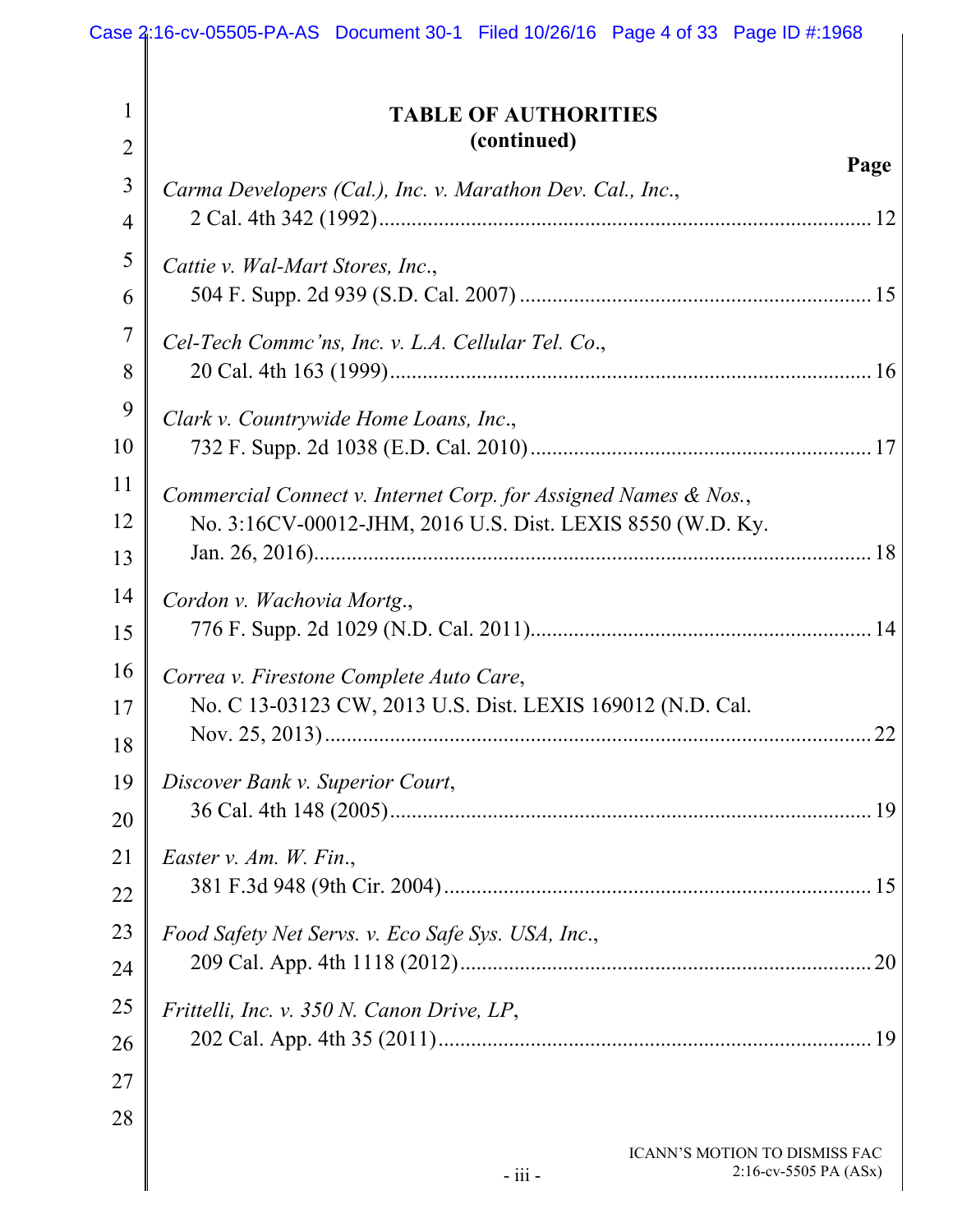|                                | Case 2:16-cv-05505-PA-AS Document 30-1 Filed 10/26/16 Page 5 of 33 Page ID #:1969                                           |      |
|--------------------------------|-----------------------------------------------------------------------------------------------------------------------------|------|
| $\mathbf{1}$<br>$\overline{2}$ | <b>TABLE OF AUTHORITIES</b><br>(continued)                                                                                  |      |
| $\mathfrak{Z}$                 |                                                                                                                             | Page |
| $\overline{4}$                 | Frontier Contracting, Inc. v. Allen Eng'g Contractor, Inc.,<br>CV F 11-1590 LJO DLB, 2012 U.S. Dist. LEXIS 64037 (E.D. Cal. |      |
| 5                              |                                                                                                                             |      |
|                                |                                                                                                                             |      |
| 6                              | Grand Prospect Partners, L.P. v. Ross Dress for Less, Inc.,                                                                 |      |
| $\overline{7}$                 |                                                                                                                             |      |
| 8                              | Hardman v. Feinstein,                                                                                                       |      |
| 9                              |                                                                                                                             |      |
| 10                             | Henry v. Lehman Commercial Paper, Inc. (In re First All. Mortg. Co.),                                                       |      |
| 11                             |                                                                                                                             |      |
| 12                             | Hernandez v. Specialized Loan Servicing, LLC,                                                                               |      |
| 13                             | No. CV 14-9404-GW(JEMx), 2015 U.S. Dist. LEXIS 8695 (C.D.                                                                   |      |
| 14                             |                                                                                                                             |      |
| 15                             | Hill v. State Farm Mut. Auto. Ins. Co.,                                                                                     |      |
| 16                             |                                                                                                                             |      |
| 17                             | Hulsey v. Elsinore Parachute Ctr.,                                                                                          |      |
| 18                             |                                                                                                                             |      |
| 19                             | Image Online Design, Inc. v. Internet Corp. for Assigned Names &                                                            |      |
| 20                             | Nos., No. CV 12-08968 DDP, 2013 U.S. Dist. LEXIS 16896 (C.D.                                                                |      |
| 21                             |                                                                                                                             |      |
| 22                             | In re iPhone Application Litig.,                                                                                            |      |
| 23                             |                                                                                                                             |      |
| 24                             | In re Sony Gaming Networks & Customer Data Sec. Breach Litig.,                                                              |      |
|                                |                                                                                                                             |      |
| 25                             | Jackson v. AEG Live, Inc.,                                                                                                  |      |
| 26                             |                                                                                                                             |      |
| 27                             |                                                                                                                             |      |
| 28                             |                                                                                                                             |      |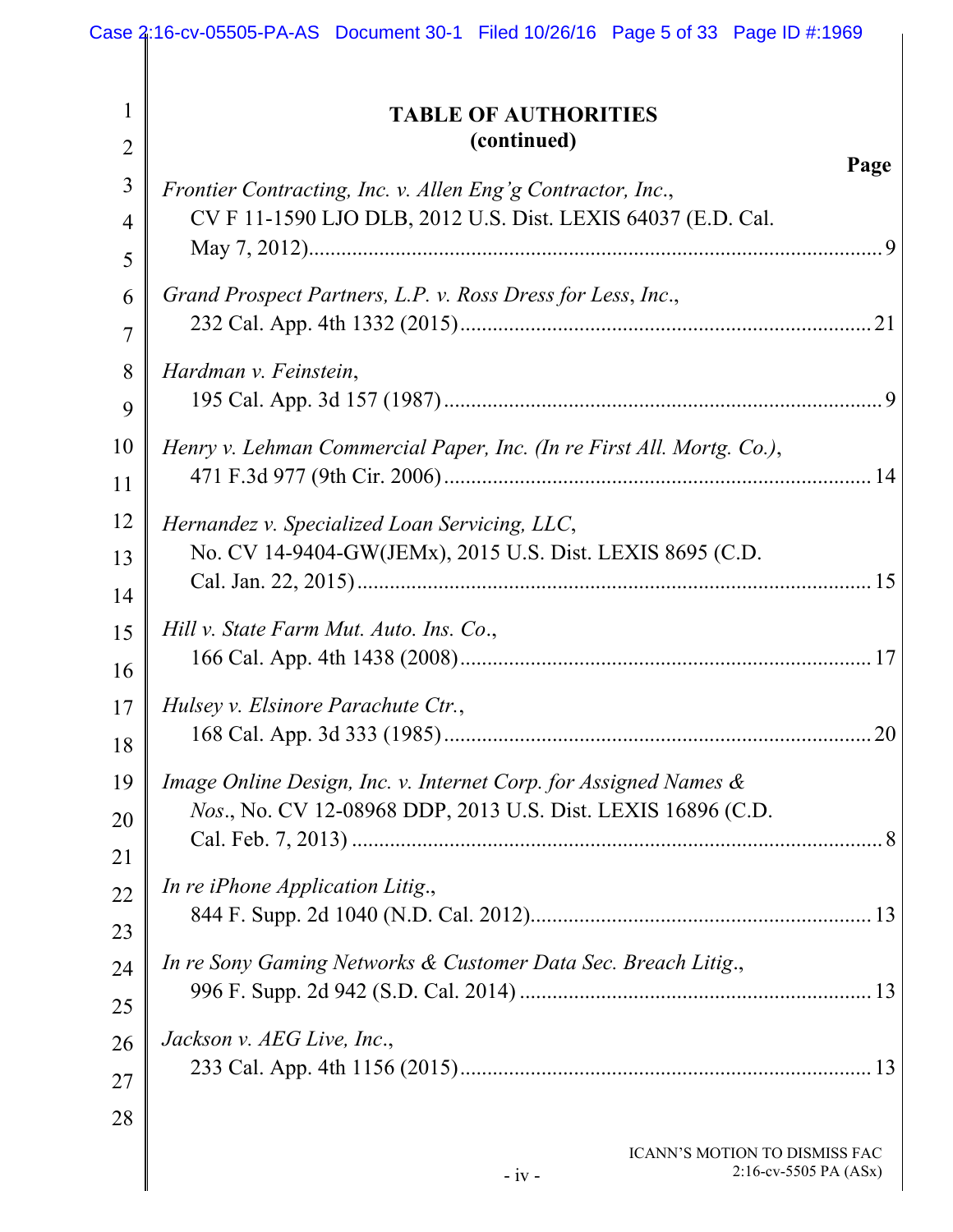|                     | Case 2:16-cv-05505-PA-AS Document 30-1 Filed 10/26/16 Page 6 of 33 Page ID #:1970                |
|---------------------|--------------------------------------------------------------------------------------------------|
| 1                   | <b>TABLE OF AUTHORITIES</b>                                                                      |
| $\overline{2}$      | (continued)                                                                                      |
| 3<br>$\overline{4}$ | Page<br>Marin Storage & Trucking, Inc. v. Benco Contracting & Eng'g, Inc.,                       |
| 5                   | Mayes v. Fujimoto,                                                                               |
| 6                   |                                                                                                  |
| 7                   | McCaffrey Grp., Inc. v. Superior Court,                                                          |
| 8                   |                                                                                                  |
| 9                   | Monterey Bay Military Hous., LLC v. Pinnacle Monterey LLC,                                       |
| 10                  |                                                                                                  |
| 11                  | Morris v. Redwood Empire Bancorp,                                                                |
| 12                  |                                                                                                  |
| 13<br>14            | Morrison v. Wachovia Mortg. Corp.,<br>No. CV 11-7948 CAS, 2012 U.S. Dist. LEXIS 39273 (C.D. Cal. |
| 15                  | $NRDC$ v. Kempthorne,                                                                            |
| 16                  |                                                                                                  |
| 17                  | .6, 25                                                                                           |
| 18                  | Perfect 10, Inc. v. Visa Int'l Serv. Ass'n,                                                      |
| 19                  |                                                                                                  |
| 20                  | Performance Team Freight Sys., Inc. v. Aleman,                                                   |
| 21                  |                                                                                                  |
| 22                  | Salt River Project Agric. Improvement & Power Dist. v. Lee,                                      |
| 23                  |                                                                                                  |
| 24                  | Selby v. Bank of Am., Inc.,                                                                      |
| 25                  | No. 09cv2079 BTM(JMA), 2010 U.S. Dist. LEXIS 139966 (S.D.                                        |
| 26                  |                                                                                                  |
| 27                  | Sierra Club v. EPA,                                                                              |
| 28                  | ICANN'S MOTION TO DISMISS FAC<br>2:16-cv-5505 PA (ASx)<br>$-V -$                                 |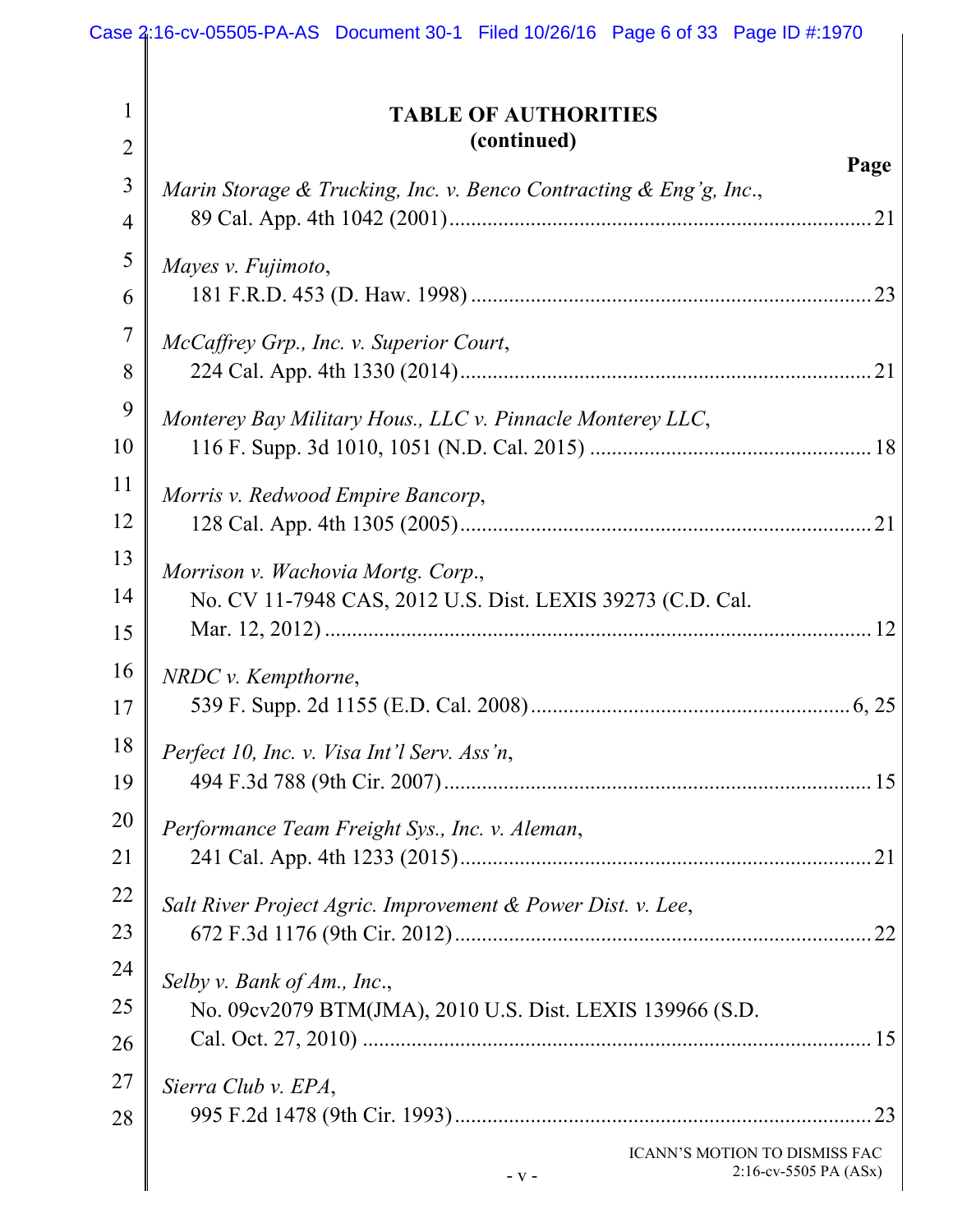|                                | Case 2:16-cv-05505-PA-AS Document 30-1 Filed 10/26/16 Page 7 of 33 Page ID #:1971 |  |  |
|--------------------------------|-----------------------------------------------------------------------------------|--|--|
| $\mathbf{1}$<br>$\overline{2}$ | <b>TABLE OF AUTHORITIES</b><br>(continued)                                        |  |  |
| 3                              | Page                                                                              |  |  |
| $\overline{4}$                 | Skrbina v. Fleming Cos.,                                                          |  |  |
| 5                              |                                                                                   |  |  |
| 6                              | Trinh v. Citibank, NA,                                                            |  |  |
|                                | No. 5:12-cv-03902 EJD, 2012 U.S. Dist. LEXIS 178395 (N.D. Cal.                    |  |  |
| 7                              |                                                                                   |  |  |
| 8                              | United States v. Corinthian Colls.,                                               |  |  |
| 9                              |                                                                                   |  |  |
| 10                             | Vess v. Ciba-Geigy Corp. USA,                                                     |  |  |
| 11                             |                                                                                   |  |  |
| 12                             | Villalvazo v. Am.'s Servicing Co., No. CV 11-4868 CAS (MANx),                     |  |  |
| 13                             |                                                                                   |  |  |
| 14                             | Wall St. Network, Ltd. v. N.Y. Times Co.,                                         |  |  |
| 15                             |                                                                                   |  |  |
| 16                             | Walnut Producers of Cal. v. Diamond Foods, Inc.,                                  |  |  |
| 17                             | 22                                                                                |  |  |
| 18                             | Walters v. Fid. Mortg. of Cal., Inc.,                                             |  |  |
| 19                             |                                                                                   |  |  |
| 20                             | White v. Univ. of Cal.,                                                           |  |  |
| 21                             | No. C 12-01978 RS, 2012 U.S. Dist. LEXIS 191061 (N.D. Cal. Oct.                   |  |  |
| 22                             |                                                                                   |  |  |
| 23                             | <b>STATUTES</b>                                                                   |  |  |
| 24                             |                                                                                   |  |  |
| 25                             |                                                                                   |  |  |
| 26                             |                                                                                   |  |  |
| 27                             |                                                                                   |  |  |
| 28                             |                                                                                   |  |  |
|                                | ICANN'S MOTION TO DISMISS FAC                                                     |  |  |
|                                | $2:16$ -cv-5505 PA (ASx)<br>$-vi -$                                               |  |  |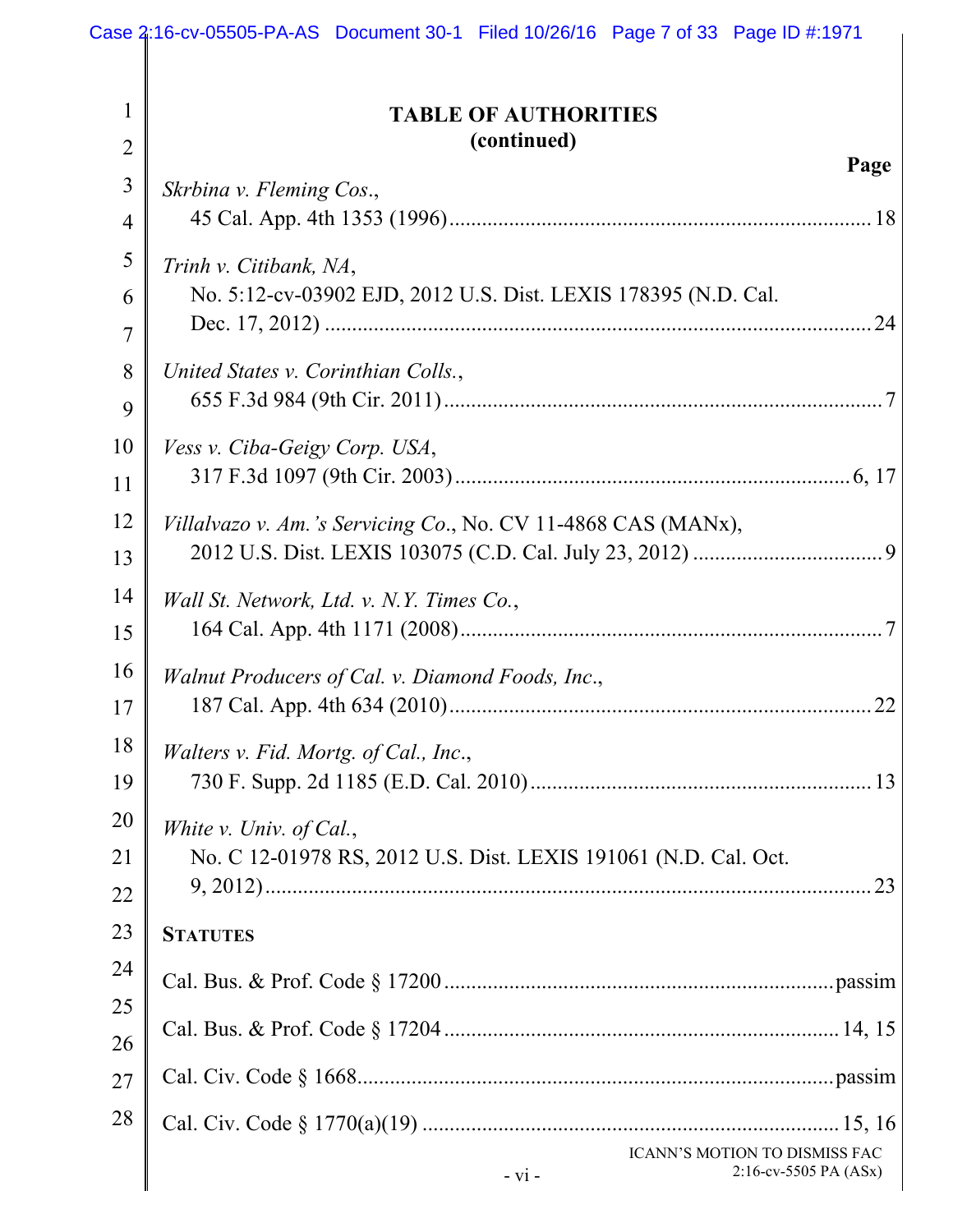| $\mathbf{1}$<br>$\overline{2}$ | <b>TABLE OF AUTHORITIES</b><br>(continued) |                                                        |
|--------------------------------|--------------------------------------------|--------------------------------------------------------|
| 3                              |                                            | Page                                                   |
| $\overline{4}$<br>5            |                                            |                                                        |
| 6                              | <b>OTHER AUTHORITIES</b>                   |                                                        |
| $\overline{7}$                 |                                            |                                                        |
| 8                              |                                            |                                                        |
| 9                              |                                            |                                                        |
| 10<br>11                       |                                            |                                                        |
| 12                             |                                            |                                                        |
| 13                             |                                            |                                                        |
| 14                             |                                            |                                                        |
| 15                             |                                            |                                                        |
| 16<br>17                       |                                            |                                                        |
| 18                             |                                            |                                                        |
| 19                             |                                            |                                                        |
| 20                             |                                            |                                                        |
| 21                             |                                            |                                                        |
| 22                             |                                            |                                                        |
| 23                             |                                            |                                                        |
| 24                             |                                            |                                                        |
| 25                             |                                            |                                                        |
| 26<br>27                       |                                            |                                                        |
| 28                             |                                            |                                                        |
|                                | - vii -                                    | ICANN'S MOTION TO DISMISS FAC<br>2:16-cv-5505 PA (ASx) |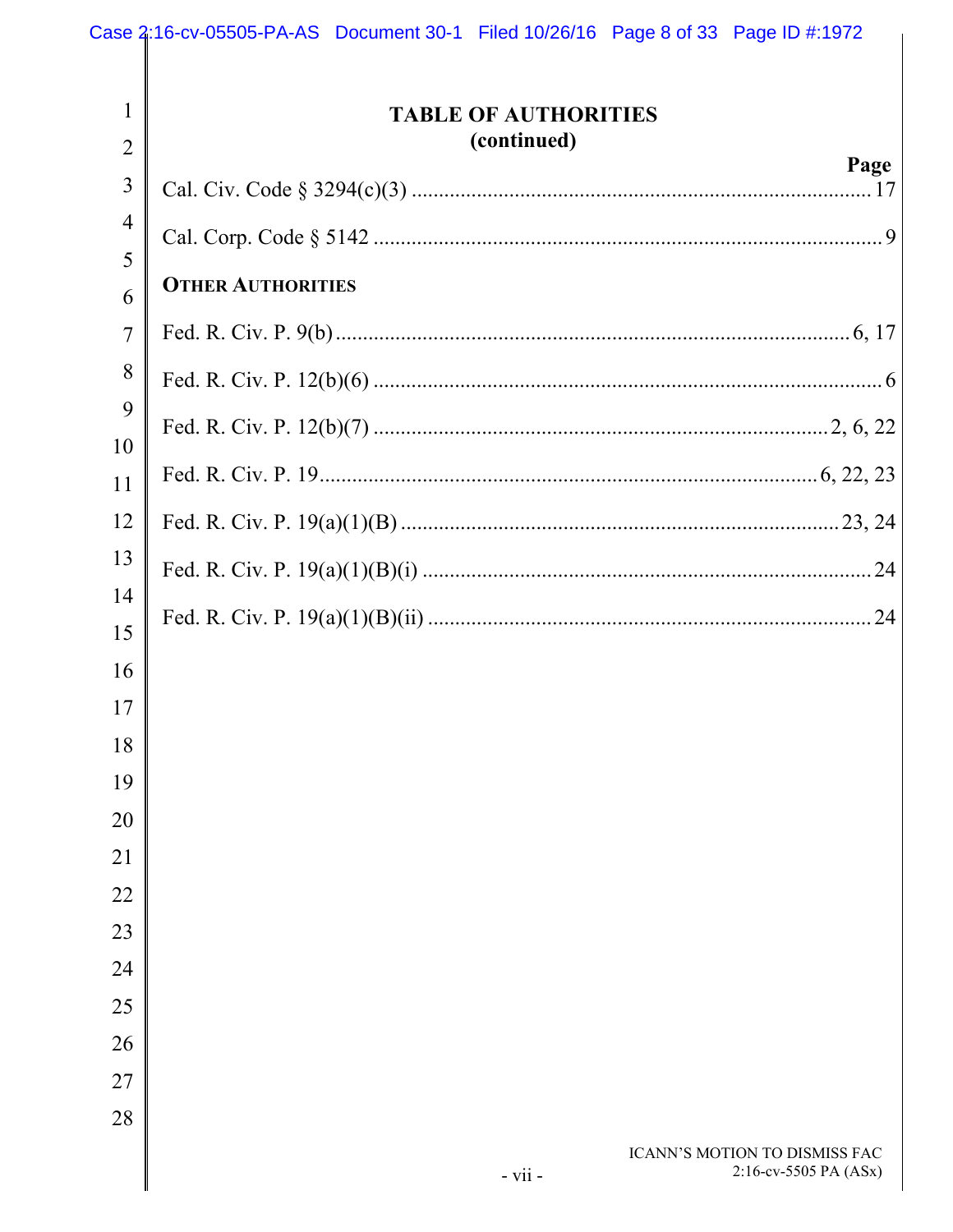1

# **I. INTRODUCTION**

2 3 4 5 6 7 8 9 10 Plaintiff Ruby Glen LLC's ("Plaintiff's") First Amended Complaint ("FAC") fails to plausibly allege the elements of any of its five causes of action, mainly for the very same reasons that led this Court to deny Plaintiff's application for a temporary restraining order. (*See* ECF No. 21.) Likewise, all of Plaintiff's claims are barred by a covenant not to sue acknowledged and accepted by Plaintiff in 2012. The FAC is further deficient because it fails to name a party necessary to resolving this dispute—namely, Nu Dotco LLC ("NDC"), the applicant whose winning auction bid Plaintiff challenges. Taken together or individually, these key flaws require that the FAC be dismissed.

11 12 13 14 15 16 17 18 19 The FAC largely reiterates the allegations of the original Complaint, which alleged that: (1) ICANN did not sufficiently investigate Plaintiff's claim that another applicant to operate the .WEB new gTLD, non-party NDC, had undergone a change in ownership or management since the time it submitted its application to operate .WEB; and (2) ICANN should have delayed the .WEB auction ("Auction") to investigate. In addition, the FAC newly alleges that ICANN conducted an insufficient investigation into an agreement between NDC and Verisign, Inc. ("Verisign"), another non-party to this action, whereby Verisign agreed to provide NDC with funds to bid for .WEB in the Auction.

20 21 22 23 24 25 26 27 28 While rife with conclusions, the FAC fails to plausibly allege any causes of action against ICANN. As the Court observed in denying the TRO, there is a notable "weakness of Plaintiff's efforts to enforce vague terms contained in the ICANN bylaws and Applicant Guidebook." (ECF No. 21 at 4.) In short, Plaintiff's claims all fail as a matter of law because: (1) the allegations, even if true, do not state grounds for relief; and (2) Plaintiff is contractually obligated "NOT TO CHALLENGE, IN COURT OR IN ANY OTHER JUDICIAL FORA, ANY FINAL DECISION MADE BY ICANN WITH RESPECT TO THE APPLICATION" (FAC, Ex. C (Applicant Guidebook  $\S$  6.6)) and instead to utilize the alternative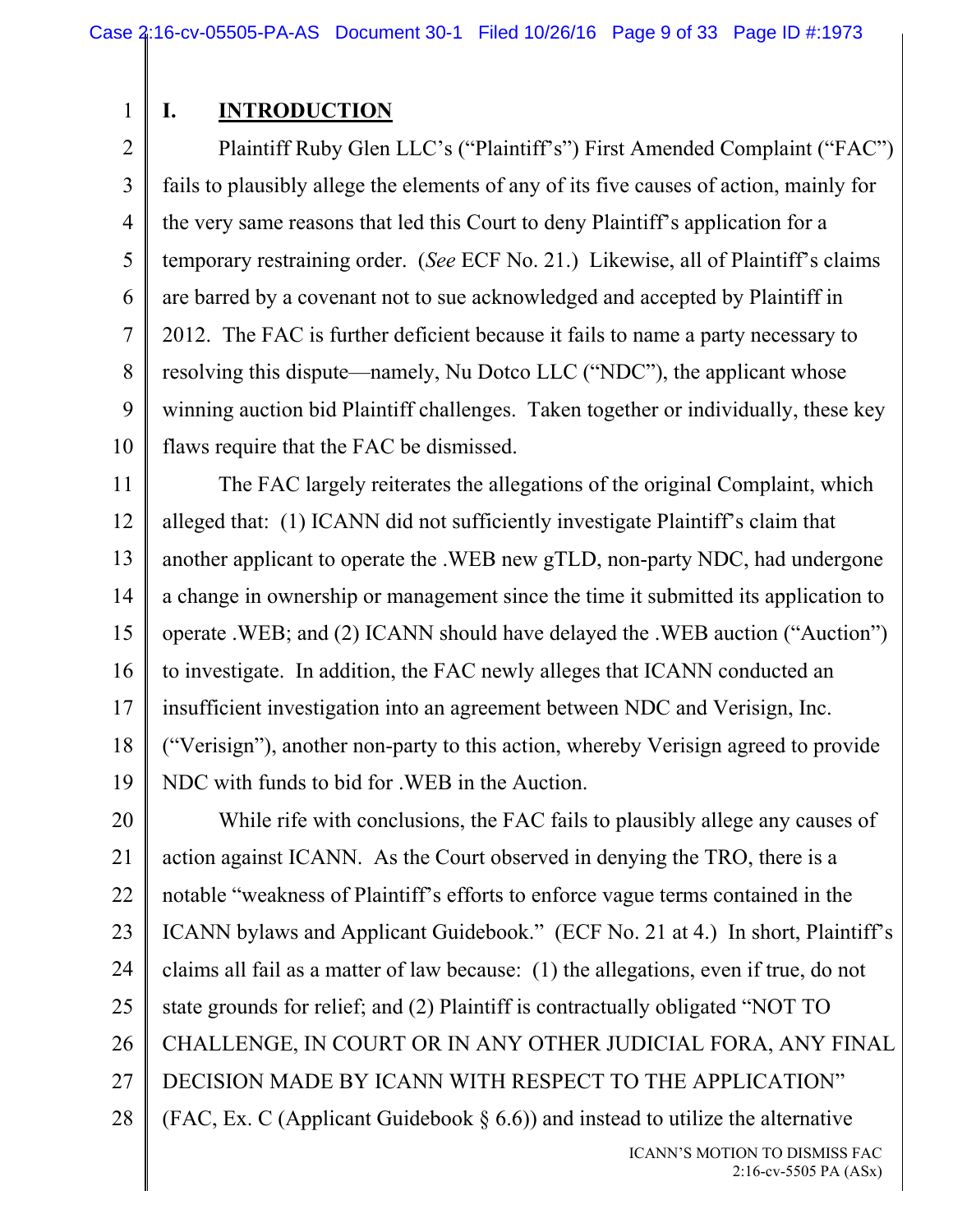1 2 3 4 5 dispute resolution mechanisms set forth in ICANN's Bylaws. This provision was well-known to, and accepted by, Plaintiff, which is part of a corporate family that applied for 307 new gTLDs in 2012. Moreover, the FAC must be dismissed under Federal Rule of Civil Procedure 12(b)(7) because Plaintiff failed to join NDC, a necessary party to this action that will not destroy diversity.

6

## **II. SUMMARY OF THE ALLEGATIONS**

7 8 9 10 11 12 13 14 15 16 17 18 ICANN is a California not-for-profit public benefit corporation that oversees the technical coordination of the Internet's domain name system ("DNS") on behalf of the Internet community, ensuring the DNS's continued security, stability and integrity. (FAC ¶¶ 1, 10.) The portion of a domain name to the right of the last dot (such as ".GOV" and ".ORG") is a generic top-level domain ("gTLD"). (FAC  $\P$ 11.) In 2012, ICANN launched a "New gTLD Program" application round, in which it invited any interested party to apply for the creation of a new gTLD and the opportunity to be the operator of that gTLD. (FAC  $\P$  16.) In connection with the New gTLD Program, ICANN published the Applicant Guidebook ("Guidebook"), which prescribes the requirements for new gTLD applications to be approved, and the criteria by which they are evaluated. (FAC  $\P$  16 & Ex. C.) The Guidebook includes terms and conditions that all applicants, including

19 20 21 22 Plaintiff, acknowledged and accepted by submitting a gTLD application. (FAC ¶ 16 & Ex. C.) One key provision , the "Covenant Not to Sue," requires applicants to pursue claims about ICANN's evaluation of applications using ICANN's accountability mechanisms, rather than in judicial lawsuits:

23 24 25 26 27 28 Applicant hereby releases ICANN and the ICANN Affiliated Parties from any and all claims by applicant that arise out of, are based upon, or are in any way related to, any action, or failure to act, by ICANN or any ICANN Affiliated Party in connection with ICANN's or an ICANN Affiliated Party's review of this application, investigation or verification, any characterization or description of applicant or the information in this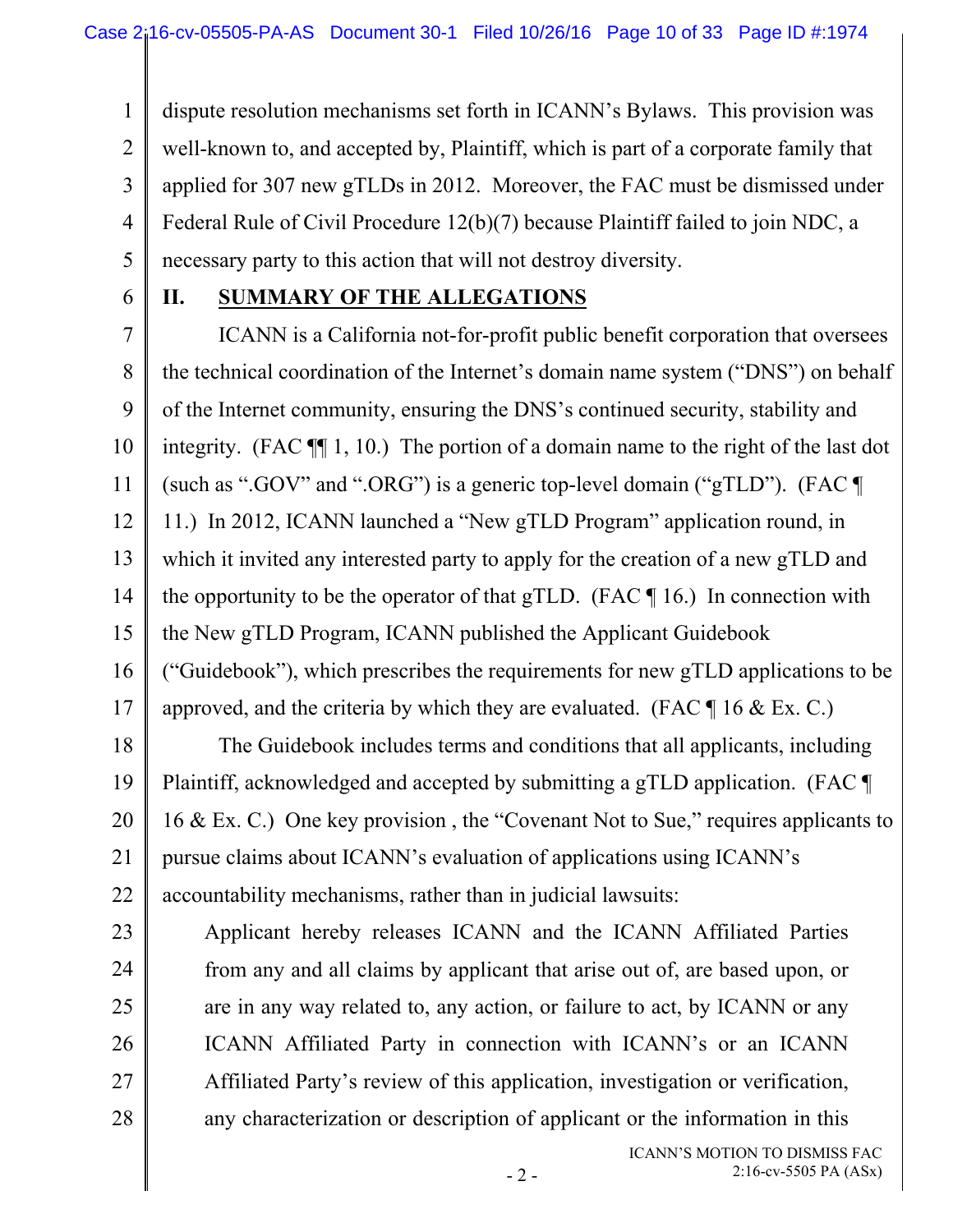1 2 3 4 5 6 7 8 9 10 11 12 13 14 application, any withdrawal of this application or the decision by ICANN to recommend, or not to recommend, the approval of applicant's gTLD application. APPLICANT AGREES NOT TO CHALLENGE, IN COURT OR IN ANY OTHER JUDICIAL FORA, ANY FINAL DECISION MADE BY ICANN WITH RESPECT TO THE APPLICATION, AND IRREVOCABLY WAIVES ANY RIGHT TO SUE OR PROCEED IN COURT OR ANY OTHER JUDICIAL FORA ON THE BASIS OF ANY OTHER LEGAL CLAIM AGAINST ICANN AND ICANN AFFILIATED PARTIES WITH RESPECT TO THE APPLICATION. . . ; PROVIDED, THAT APPLICANT MAY UTILIZE ANY ACCOUNTABILITY MECHANISM SET FORTH IN ICANN'S BYLAWS FOR PURPOSES OF CHALLENGING ANY FINAL DECISION MADE BY ICANN WITH RESPECT TO THE APPLICATION."

15 (FAC  $\P$  21, Ex. C  $\S$  6.6 (capitalization in original, underlining supplied).)

16 17 18 19 20 21 22 Among the several accountability mechanisms provided for in ICANN's Bylaws is an independent review process ("IRP"), under which an aggrieved applicant can ask independent panelists to evaluate whether an action or inaction of ICANN's Board was inconsistent with ICANN's Articles and Bylaws. (FAC, Ex. B [Bylaws, Art. IV,  $\S 2$ ].)<sup>1</sup> A gTLD applicant can use the IRP to challenge whether the ICANN Board violated the Bylaws by acting on its application in a way contrary to the Guidebook.

- 23 24 25 Because technical, operational and financial capabilities are critical to an applicant's suitability to run a gTLD, applicants are required to identify the entities and people who will be involved in the management of the applied-for gTLD.
- 26

<sup>27</sup>  28 <u>1</u> <sup>1</sup> All references to ICANN's Bylaws refer to the Bylaws which took effect on 11 February 2016 and are relied upon by Plaintiff in the FAC. (FAC, Ex. B.) An amended set of ICANN Bylaws became effective on 1 October 2016. https://www.icann.org/en/system/files/files/adopted-bylaws-27may16-en.pdf).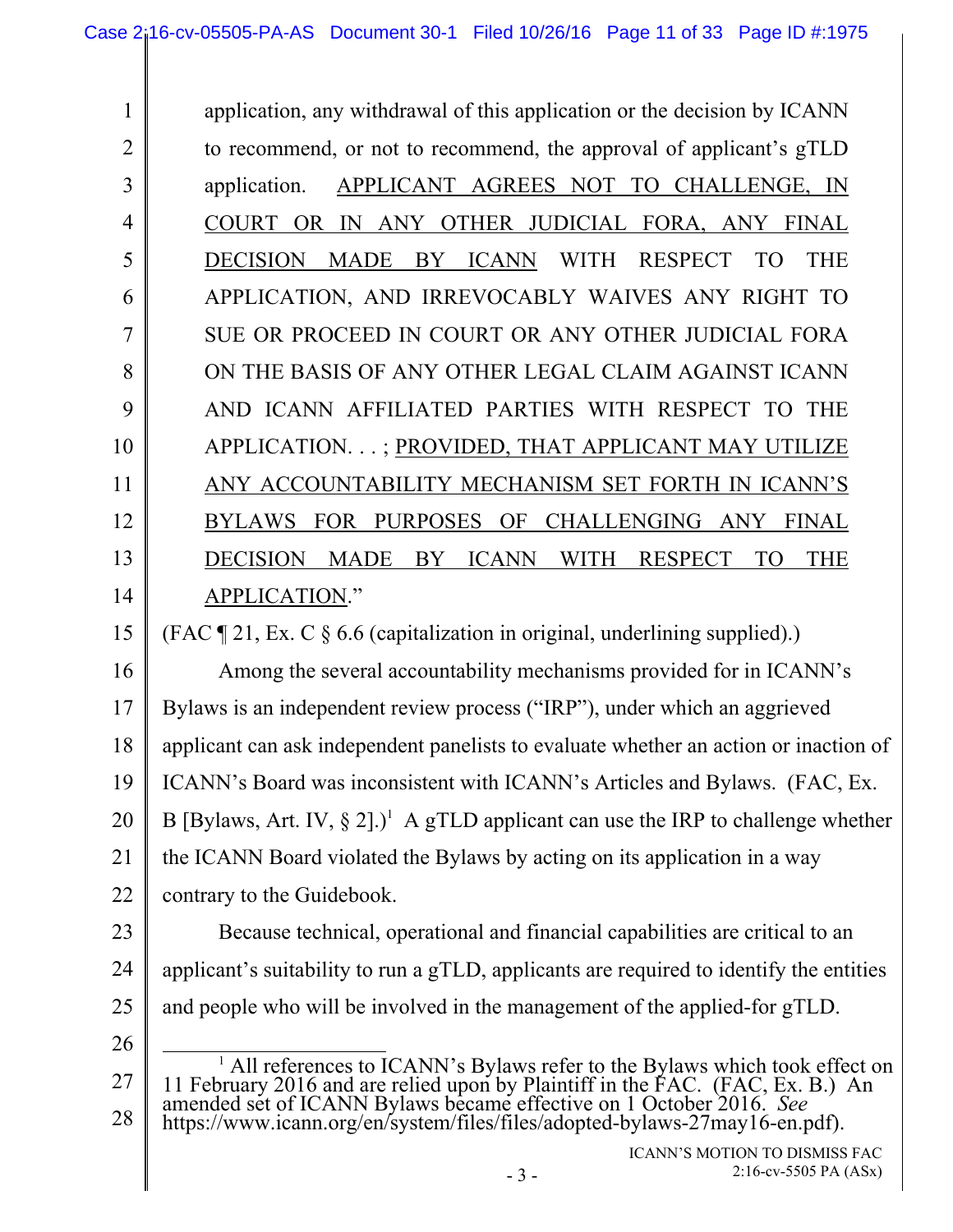1 2 3 4 5 6 7 (FAC, Ex. C [Guidebook  $\S 2$ ].) Each applicant must also be screened and submit to certain background checks. (*Id*. §§ 1.2.1, 2.1.) The Guidebook also provides that "[i]f at any time during the evaluation process information previously submitted by an applicant becomes untrue or inaccurate, the applicant must promptly notify ICANN." (*Id*. § 1.2.7.) Section 1.2.7 imposes an ongoing duty to update "applicant specific information such as changes in financial position and changes in ownership or control of the applicant." (*Id*.)

8 9 10 11 12 13 14 In June 2012, Plaintiff, non-party NDC, and several other applicants applied for .WEB. NDC's application stated that it was a Delaware limited liability company, and listed three officers: Jose Ignacio Rasco III, CFO; Juan Diego Calle, CEO; and Nicolai Bezsonoff, COO. (FAC ¶ 32.) It listed Mr. Rasco as its "Primary Contact" and Mr. Bezsonoff as its "Secondary Contact." (FAC ¶ 32.) As the application requested, NDC identified two owners having at least 15% interests: Domain Marketing Holdings, LLC and Nuco LP, LLC. (FAC ¶ 32.)

15 16 17 18 19 20 21 22 23 24 25 26 If more than one application for the same gTLD passes all of the prescribed levels of evaluation, the applications are placed in a string "contention set." (FAC, Ex. C [Guidebook § 1.1.2.10].) The seven applicants seeking .WEB were placed into a contention set by ICANN. (FAC ¶¶ 25, 30, 43.) Following the Guidebook's procedures, on April 27, 2016, ICANN scheduled the .WEB Auction to take place on July 27, 2016 in order to resolve which application in the contention set would be selected. (*See* FAC ¶¶ 26, 43.) The Guidebook, however, "encourage[s applicants] to resolve string contention cases among themselves prior to the string contention resolution stage." (FAC, Ex. C [Guidebook § 1.1.2.10].) In order to proceed by private resolution, all applicants for the string must agree to participate. (FAC ¶ 26.) Here, NDC declined to agree to private resolution of the contention set. (FAC ¶ 37.)

27 28 Plaintiff then sought to delay the Auction by expressing concerns to ICANN regarding NDC's application for .WEB, and arguing that ICANN's investigation of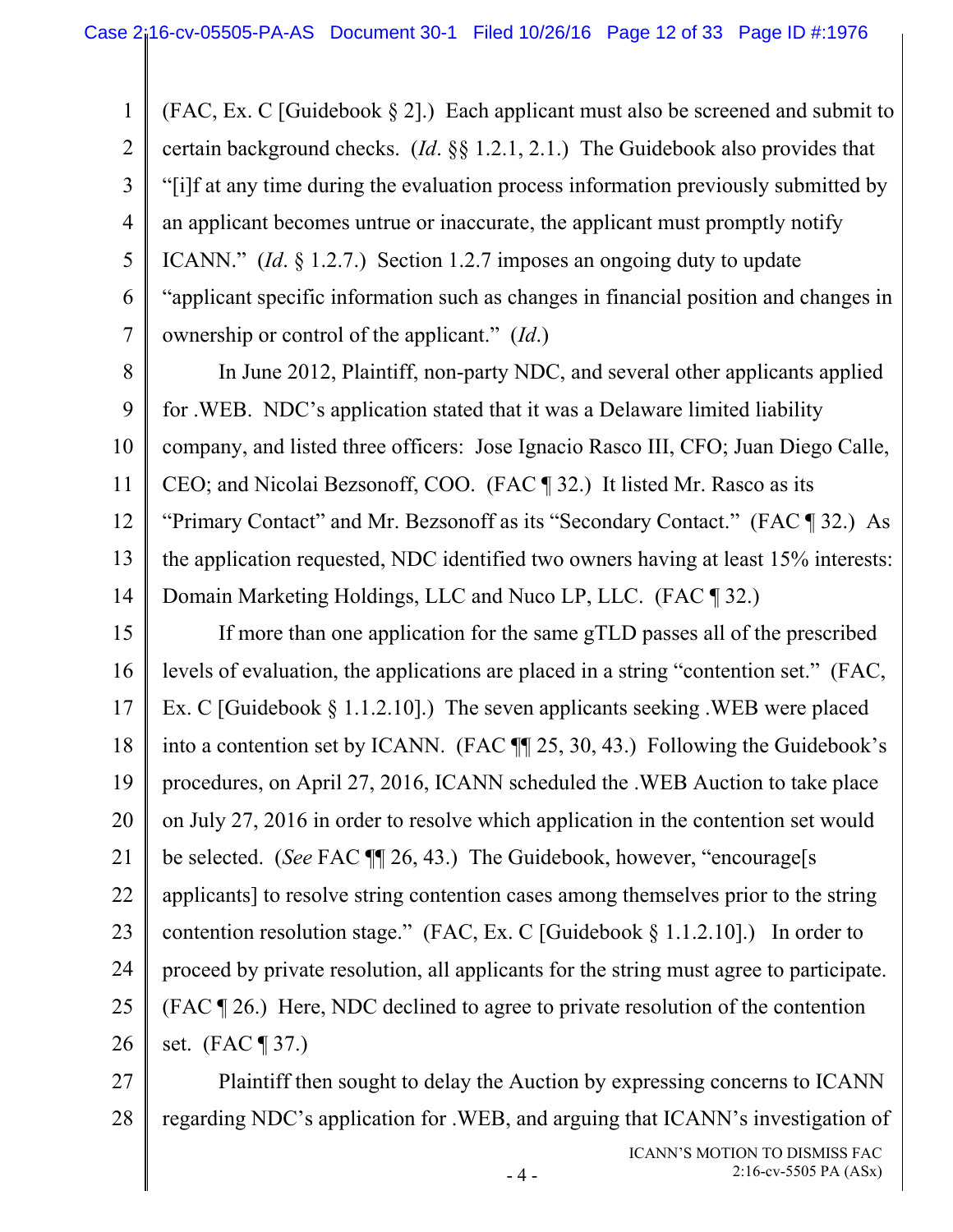2 3 4 those concerns was insufficient. (FAC ¶¶ 38-39.) Specifically, Plaintiff asserts that it received an email from NDC's CFO on June 7, 2016 that, according to Plaintiff, "indicated a potential change in both [NDC's] management and ownership." (FAC ¶ 39.) Plaintiff contends that this—and this alone—should have caused ICANN to postpone the Auction for further investigation. (FAC ¶ 42.)

6 7 8

9

10

5

1

After completing its investigation of Plaintiff's allegations, ICANN sent a letter to the members of the contention set on July 13, 2016 stating, among other things, that "in regards to potential changes of control of [NDC], we have investigated the matter, and to date we have found no basis to initiate the application change request process or postpone the auction." (FAC ¶ 44.)

11 12 13 14 15 On July 17, 2016, Plaintiff invoked one of ICANN's accountability mechanisms by submitting a reconsideration request on an urgent basis ("Reconsideration Request 16-9") to ICANN's Board, seeking postponement of the Auction and requesting a more detailed investigation into Plaintiff's claims regarding NDC's application. (FAC ¶¶ 49-52.) On July 21, 2016, ICANN's Board

16 Governance Committee ("BGC") denied that request. (FAC  $\P$  54<sup>2</sup>.) Plaintiff also

17 contacted ICANN's Ombudsman, who did not take action on the issue. (FAC ¶ 41.)

18 19 20 21 22 The Auction took place on July 27, 2016 as scheduled, and NDC placed the winning bid. (FAC ¶ 56.) Shortly afterward, non-party Verisign disclosed that it had entered into an agreement with NDC, whereby VeriSign "'provided funds for [NDC]'s bid for the .web TLD' in an effort to acquire the rights to the .WEB gTLD." (FAC ¶ 58 (quoting Verisign press release).)

23

# **III. PROCEDURAL HISTORY**

24 25 26 Plaintiff filed its Complaint on July 22, 2016. (ECF No. 1.) At the same time, it applied for a temporary restraining order, seeking to enjoin ICANN from conducting the Auction at the scheduled time. (ECF 6, "TRO Application.") On

<sup>27</sup>  28 2 *See also* BGC's Determination on Reconsideration Request 16-9*, available at* https://www.icann.org/en/system/files/files/reconsideration-16-9-ruby-glen- radix-bgc-determination-21jul16-en.pdf.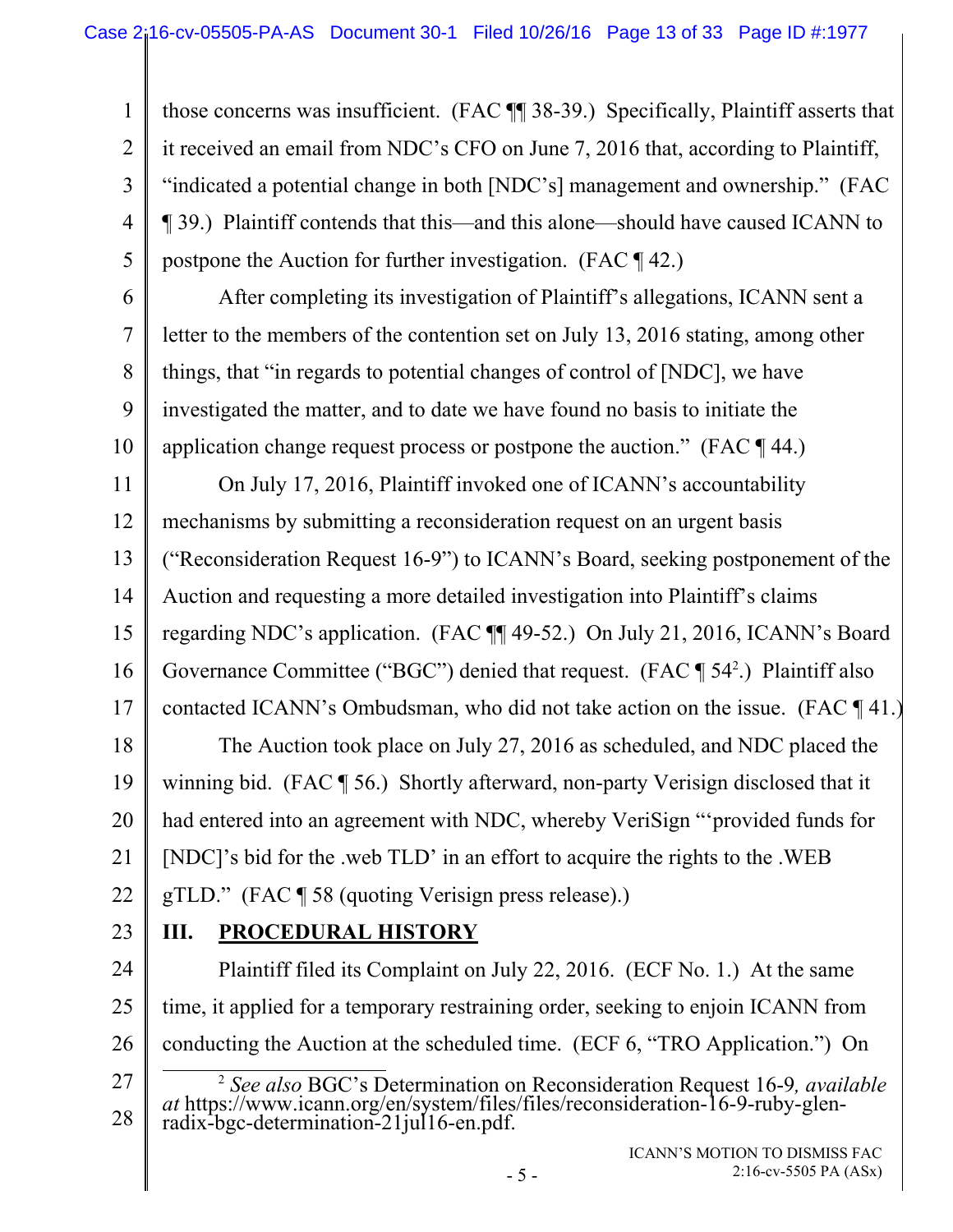#### Case 2:16-cv-05505-PA-AS Document 30-1 Filed 10/26/16 Page 14 of 33 Page ID #:1978

1 July 26, 2016, this Court denied the TRO Application. (ECF No. 21, "TRO

2 Order.") Plaintiff filed the FAC on August 8, 2016. (ECF No. 23.)<sup>3</sup>

3

4

# **IV. LEGAL STANDARDS**

## **A. Fed. R. Civ. P. 12(b)(6).**

5 6 7 8 9 10 11 12 13 14 15 16 Federal Rule of Civil Procedure 12(b)(6) ("Rule 12(b)(6)") requires dismissal when a plaintiff fails to plead a set of facts which, if true, would entitle the plaintiff to relief. *See Ashcroft v. Iqbal*, 556 U.S. 662, 679 (2009). The pleadings must raise the right to relief beyond the speculative level, and a plaintiff must provide "more than labels and conclusions." *Bell Atl. Corp. v. Twombly*, 550 U.S. 544, 555 (2007). "[W]here the well-pleaded facts do not permit the court to infer more than the mere possibility of misconduct," dismissal is warranted. *Iqbal*, 556 U.S. at 679. To satisfy the heightened pleading requirements of Federal Rule of Civil Procedure 9(b) ("Rule 9(b)"), which applies to fraud-based claims under Cal. Bus. & Prof. Code  $\delta$ 17200 ("Section 17200"), Plaintiff must allege the who, what, when, where, and how of the alleged fraud. *Vess v. Ciba-Geigy Corp. USA*, 317 F.3d 1097, 1106 (9th Cir. 2003).

17

## **B. Fed. R. Civ. P. 12(b)(7).**

18 19 20 21 22 Federal Rule of Civil Procedure 12(b)(7) ("Rule 12(b)(7)") requires dismissal where a plaintiff failed to include a party that is "necessary" to the action under Fed. R. Civ. P. 19 ("Rule 19"). If a non-party is necessary and joinder is feasible, the complaint must be dismissed and the plaintiff ordered to join the necessary party. *NRDC v. Kempthorne*, 539 F. Supp. 2d 1155, 1183, 1191 (E.D. Cal. 2008).

- 23
	- **V. ARGUMENT**

24 25 The FAC attempts to plead five causes of action: (1) breach of contract; (2) breach of the implied covenant of good faith and fair dealing; (3) negligence; (4)  $\frac{1}{3}$ 

26 27 28 <sup>3</sup> In the TRO Order, the Court noted that the original Complaint failed to allege sufficient facts regarding the parties' citizenship to demonstrate whether the Court could exert subject matter jurisdiction over the matt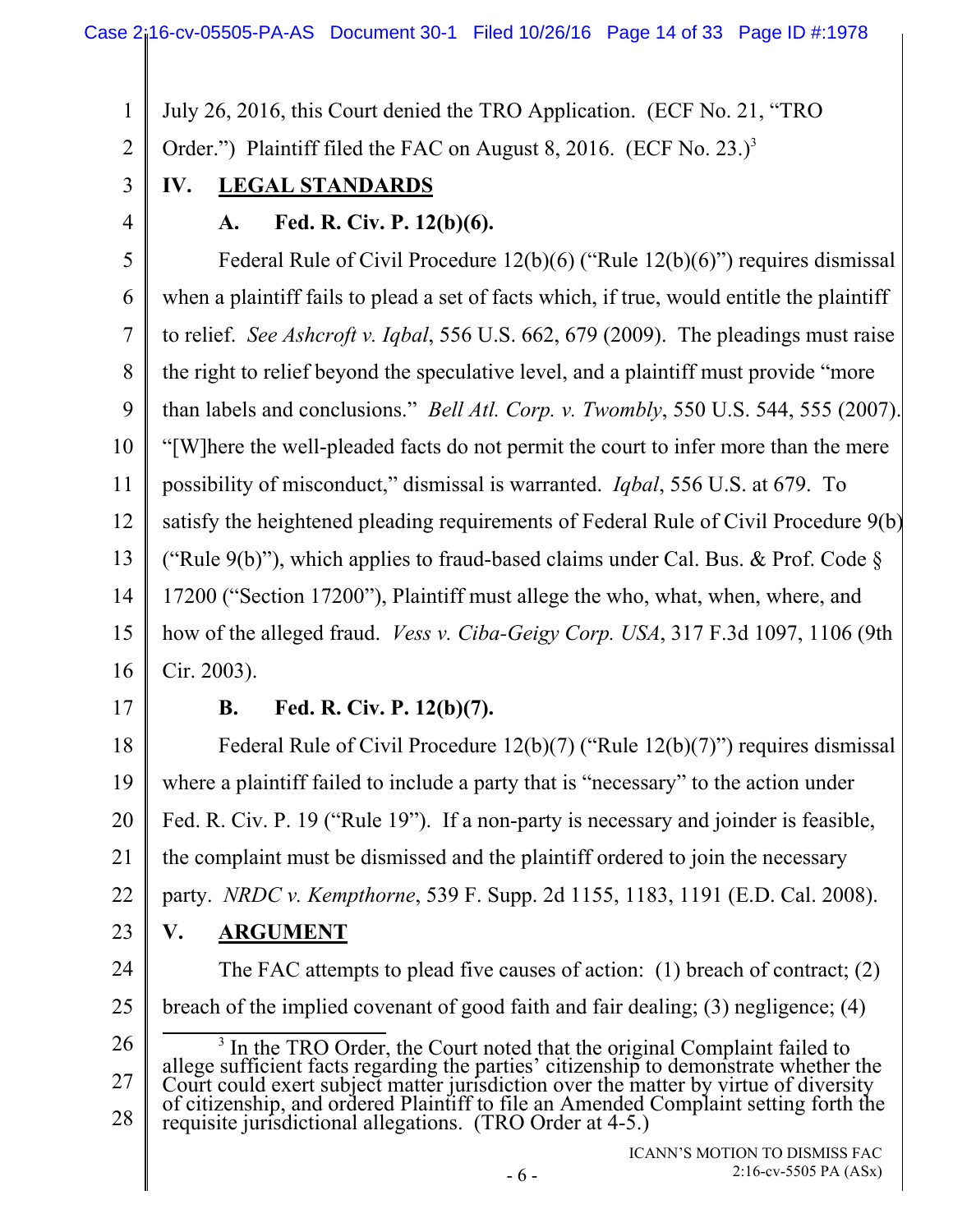1 2 3 4 5 violation of Section 17200; and (5) declaratory relief. The allegations do not set forth a plausible ground for relief with respect to any of these claims, and each is barred by Plaintiff's agreement to pursue its claims in ICANN's accountability mechanisms in the Covenant Not to Sue. Moreover, Plaintiff failed to join NDC, a necessary party, which serves as an independent basis for dismissal of the FAC.

6

7

8

## **A. Each Of Plaintiff's Causes Of Action Fail To State A Claim.**

#### **1. Plaintiff's Breach of Contract Claim Fails As A Matter of Law.**

9 10 11 12 13 14 15 "The standard elements of a claim for breach of contract are: '(1) the contract, (2) plaintiff's performance or excuse for nonperformance, (3) defendant's breach, and (4) damage . . . .'" *Wall St. Network, Ltd. v. N.Y. Times Co.*, 164 Cal. App. 4th 1171, 1178 (2008) (citation omitted). Plaintiff's claim that ICANN breached both the Auction Rules<sup>4</sup> and ICANN's Bylaws<sup>5</sup> fails because the FAC does not plausibly allege a breach of either, and ICANN's Bylaws do not comprise a contract between ICANN and Plaintiff.

16

17

#### **(a) Plaintiff Does Not Plausibly Allege Any Breach Of ICANN's Auction Rules.**

18 19 20 21 22 23 24 25 26 27 Plaintiff alleges only one fact related to the alleged Auction Rules breach: "ICANN . . . promised that a contention set would only *proceed to auction* where all active applications . . . have 'no pending ICANN Accountability Mechanisms'." (FAC ¶ 70 (emphasis added).) That allegation, however, misstates the contents of the Auction Rules, which in fact state that all "pending ICANN Accountability  $4$ <sup>4</sup> The Court may consider the Auction Rules even though they are not attached to the FAC because: (1) the FAC refers to them; (2) they are central to Plaintiff's breach of contact claim; and (3) Plaintiff could not challenge their *States ex rel. Lee v. Corinthian Colls.*, 655 F.3d 984, 999 (9th Cir. 2011) (in ruling on motion to dismiss, court may consider a document that is not attached to the complaint "if: (1) the complaint refers to the document; (2) the document is central to the plaintiff's claim; and (3) no party questions the authenticity of the document").  $<sup>5</sup>$  The Bylaws are included as Exhibit B to the FAC.</sup>

28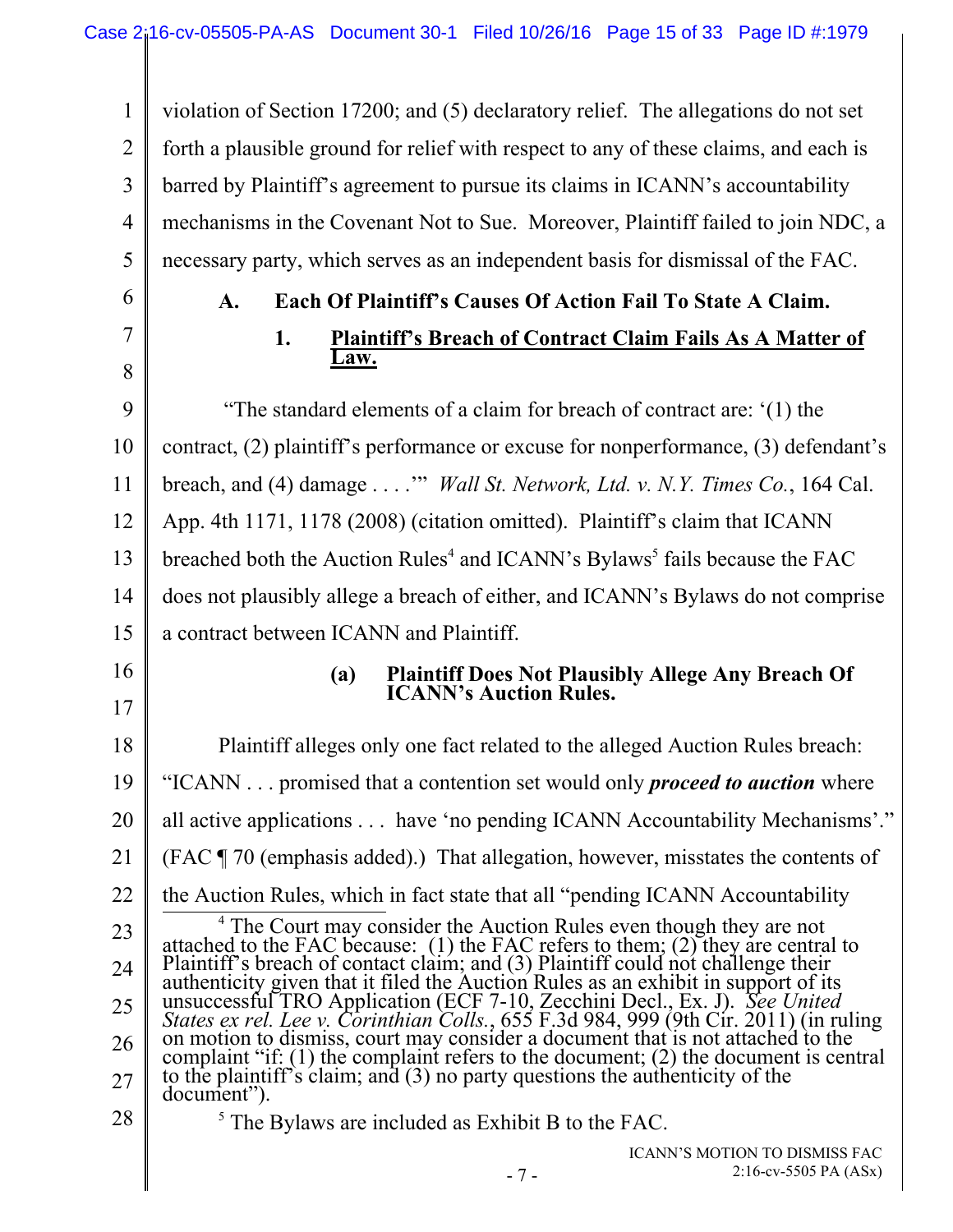| 1              | Mechanisms" must be resolved "prior to the <i>scheduling</i> of an Auction." (ECF No.                                 |  |  |  |
|----------------|-----------------------------------------------------------------------------------------------------------------------|--|--|--|
| $\overline{2}$ | 7-10   8 (emphasis added).) Unsurprisingly, Plaintiff does not allege that any                                        |  |  |  |
| 3              | accountability mechanisms were pending when the Auction was <i>scheduled</i> (which                                   |  |  |  |
| $\overline{4}$ | was April 27, 2016— <i>before</i> Plaintiff invoked any accountability mechanisms).                                   |  |  |  |
| 5              | Plaintiff, therefore, has pled no facts to support the claim that ICANN breached the                                  |  |  |  |
| 6              | requirement that no auction may be scheduled while an accountability mechanism                                        |  |  |  |
| $\overline{7}$ | is pending. Had the FAC included the critical and undisputed fact that the Auction                                    |  |  |  |
| 8              | was scheduled on April 27, 2016, the claim would be deficient on its face: Plaintiff                                  |  |  |  |
| 9              | did not lodge a complaint with ICANN's Ombudsman until late June 2016 (FAC                                            |  |  |  |
| 10             | 41); Plaintiff did not submit Reconsideration Request 16-9 until July 17, 2016                                        |  |  |  |
| 11             | (FAC \[ 50); and Plaintiff did not attempt to initiate a Request for Independent                                      |  |  |  |
| 12             | Review until July 22, 2016 (FAC $\parallel$ 55). Thus, no ICANN accountability                                        |  |  |  |
| 13             | mechanisms were pending on April 27, 2016, when the Auction was scheduled.                                            |  |  |  |
| 14             | <b>ICANN's Bylaws Do Not Constitute An Enforceable<br/>Contract Between Plaintiff And ICANN, And Plaintiff</b><br>(b) |  |  |  |
| 15             | Does Not Plausibly Allege Any Bylaws Breach In Any<br>Event.                                                          |  |  |  |
| 16             | Plaintiff's claim for breach of the Bylaws fails for two reasons. First,                                              |  |  |  |
| 17             | ICANN's Bylaws cannot comprise a contract between ICANN and Plaintiff.                                                |  |  |  |
| 18             | Second, in any event, ICANN did not breach its Bylaws in its dealings with                                            |  |  |  |
| 19             | Plaintiff.                                                                                                            |  |  |  |
| 20             | To start, the Bylaws do not constitute a contract between ICANN and new                                               |  |  |  |
| 21             | gTLD applicants. Indeed, this Court has considered this precise issue and held that                                   |  |  |  |
| 22             | ICANN is only contractually bound by the obligations to which it agreed in the                                        |  |  |  |
| 23             | application documents, not other extraneous materials. See Image Online Design,                                       |  |  |  |
| 24             | Inc. v. Internet Corp. for Assigned Names & Nos., No. CV 12-08968 DDP (JCx),                                          |  |  |  |
| 25             | 2013 U.S. Dist. LEXIS 16896, at *9, 11 (C.D. Cal. Feb. 7, 2013). Plaintiff does not                                   |  |  |  |
| 26             | allege any facts that suggest the terms of ICANN's Bylaws are incorporated into                                       |  |  |  |
| 27             | any contract that might exist in connection with Plaintiff's application for . WEB,                                   |  |  |  |
| 28             | ICANN'S MOTION TO DISMISS FAC<br>2:16-cv-5505 PA (ASx)<br>$-8-$                                                       |  |  |  |
|                |                                                                                                                       |  |  |  |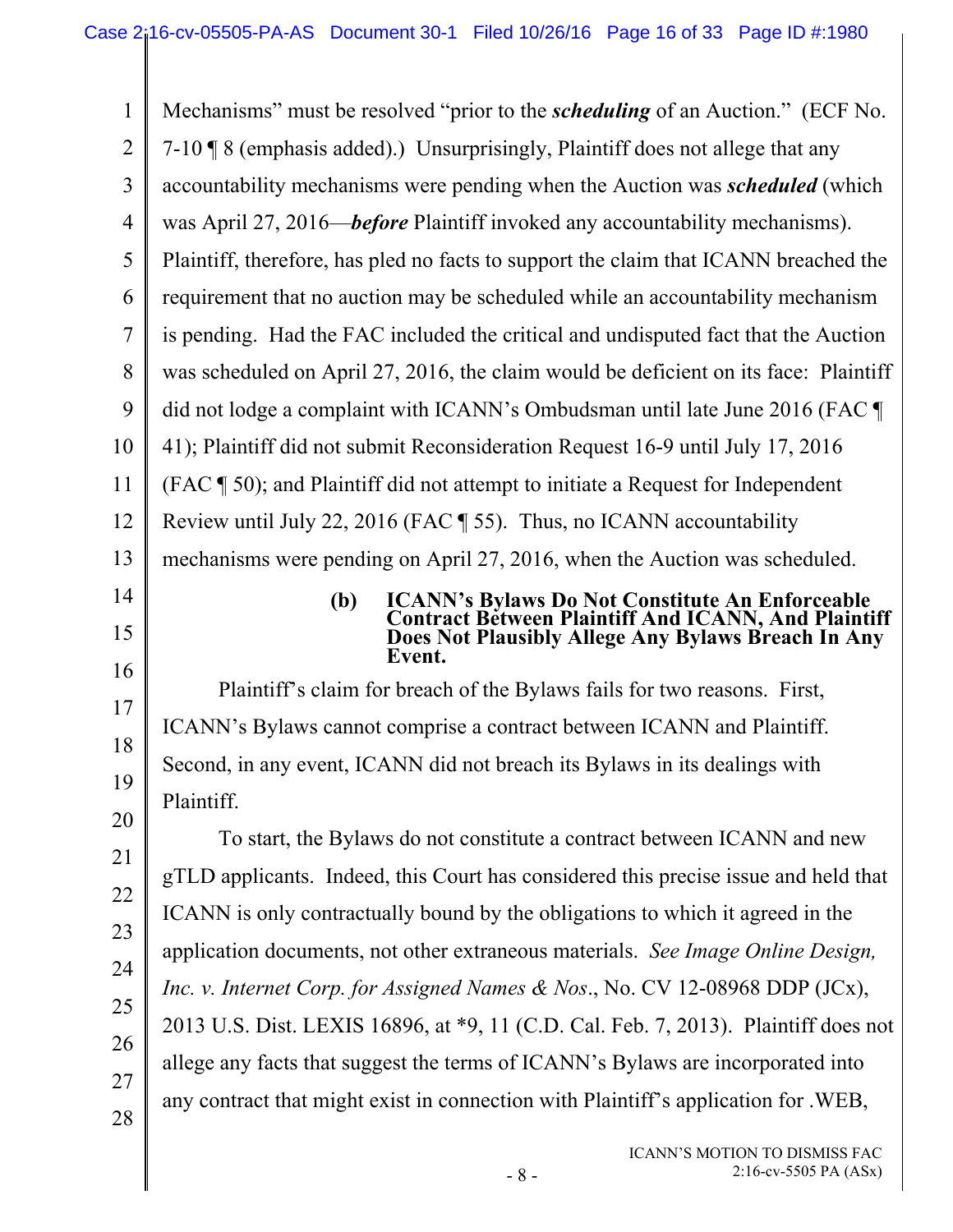rendering the claim fatally defective. *See Frontier Contracting, Inc. v. Allen Eng'g Contractor, Inc*., No. CV F 11-1590 LJO DLB, 2012 U.S. Dist. LEXIS 64037, at \*11, 13 (E.D. Cal. May 7, 2012) (granting motion to dismiss breach of contract claim for failure to "allege the substance of [the contract's] relevant terms" (quoting *McKell v. Wash. Mut., Inc*., 142 Cal. App. 4th 1457, 1489 (2006))).

6 7 8 9 10 11 12 Indeed, the Bylaws *could not* comprise an enforceable contract between ICANN and Plaintiff, because Plaintiff lacks standing to claim that ICANN has breached the Bylaws. ICANN is a not-for-profit public benefit corporation, and only officers, directors, the corporation or a member thereof, the attorney general or a person with an interest in an asset the corporation holds in charitable trust have standing to sue for breach of the corporation's foundational documents. Cal. Corp. Code § 5142; *Hardman v. Feinstein*, 195 Cal. App. 3d 157, 161–62 (1987).6

13 14 15 16 17 18 19 20 21 22 23 24 The breach of contract claim also fails for the separate and independent reason that the FAC shows that ICANN fully complied with its Bylaws. The FAC alleges four Bylaws breaches, yet pleads no facts indicating that any breach actually occurred. First, the FAC alleges that ICANN "fail[ed] to engage in a thorough, open, and transparent investigation" of NDC's potential change in ownership and agreement with Verisign, and therefore purportedly breached ICANN's Bylaws requiring it to operate "neutrally and objectively" and to "operate to the maximum extent feasible in an open and transparent manner[.]" (FAC  $\P$  60(a).) Yet Plaintiff does not allege any facts suggesting that ICANN did not act "neutrally and objectively" (for instance, by investigating other applicants in a different way), and the Bylaws require transparency only to the extent "feasible."

25

1

2

3

4

5

Second, the FAC alleges that ICANN undertook only a "cursory

<sup>26</sup>  27 28 6 <sup>6</sup> For this reason, to the extent the breach of contract claim arises out of the Bylaws, Plaintiff's claim cannot be cured by amendment and should be dismissed bytaws, I tank is evaluated by the contract by difference to the ST 11-4868 CAS<br>with prejudice. See Villalvazo v. Am.'s Servicing Co., No. CV 11-4868 CAS<br>(MANx), 2012 U.S. Dist. LEXIS 103075, at \*12, 19–20 (C.D. Cal. July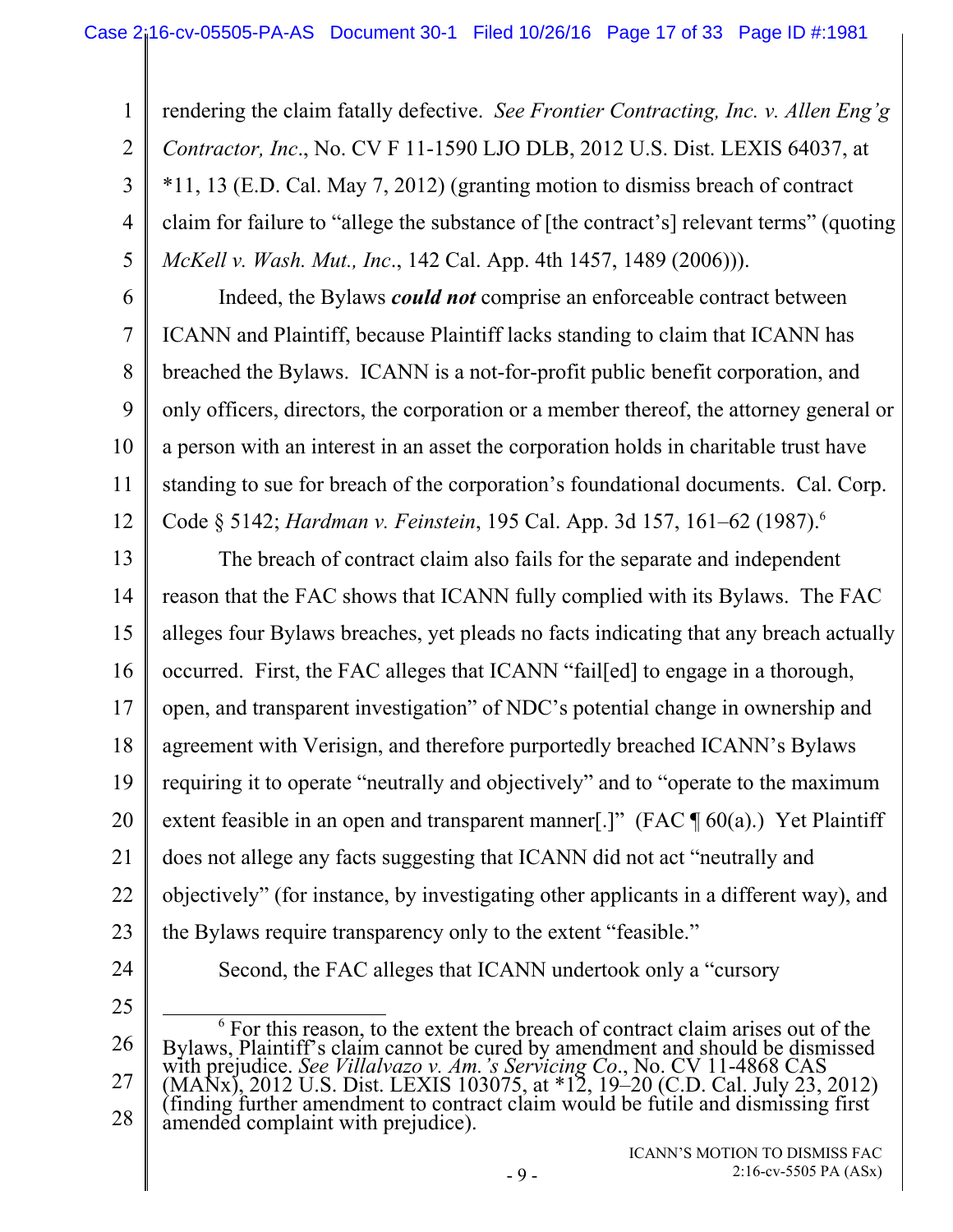1 2 3 4 5 6 7 8 9 10 examination" of NDC's ownership, and did not discover NDC's agreement with Verisign, thereby purportedly violating the Bylaws' requirement that ICANN "[act] with a speed that is responsive to the needs of the Internet while . . . obtaining informed input from those entities most affected[.]" (FAC ¶ 69(b).) But the FAC admits that ICANN had a legitimate "interest in a swift resolution of [Plaintiff's] concerns" (FAC ¶ 69(b)), does not cite any Bylaws provision requiring "interviews" with "*all* . . . individuals" mentioned in NDC's application (FAC ¶ 69(b) (emphasis added)), and fails to allege any facts suggesting that ICANN was or should have been aware of the allegedly private agreement between NDC and Verisign prior to the Auction.

11 12 13 14 15 16 17 18 Third, the FAC alleges that ICANN breached the Bylaws provision requiring ICANN to remain "accountable to the Internet community" because ICANN did not "make use of the processes established in Sections 6.8 and 6.11 to the Applicant Guidebook" in its investigation of NDC. (FAC  $\P$  69(c).) Those Guidebook provisions *allow* ICANN to conduct background checks and seek information from applicants regarding their applications. (FAC, Ex. C.) No Bylaws provision, however, *requires* ICANN to utilize those procedures in any specific circumstances, let alone those presented here.

19 20 21 22 23 24 25 26 27 28 Fourth, the FAC alleges that ICANN breached the Bylaws provision prohibiting ICANN from "singl[ing] out any particular party for disparate treatment unless justified by substantial and reasonable cause," alleging that ICANN favored NDC because "ICANN provided only a conclusory statement" regarding Plaintiff's pre-Auction claim that NDC changed ownership and post-Auction claim that NDC transferred rights to Verisign. Yet, the FAC admits that ICANN provided more than a "conclusory statement" insofar as the BGC prepared a detailed response to Plaintiff's Reconsideration Request 16-9. (FAC ¶¶ 52-54.) The FAC also fails to allege any "disparate treatment" because it does not explain why ICANN's investigation of NDC singled out any applicant for disparate treatment; in fact,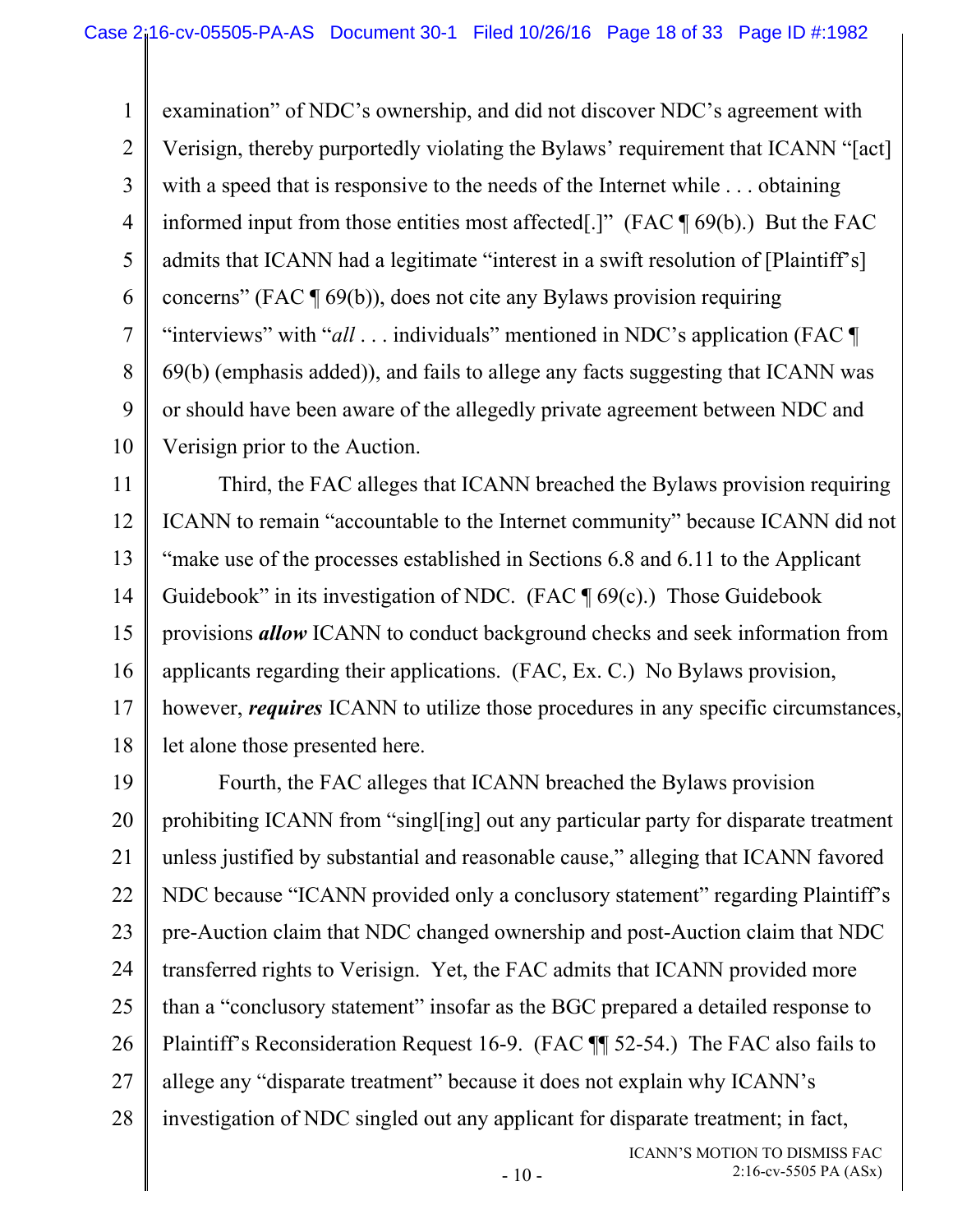1 2 Plaintiff fails to cite any Bylaws provision requiring ICANN to investigate claims made by one applicant against another.

3 4 5 6 7 8 9 10 Moreover, ICANN complied with both its Bylaws and Auction Rules in all relevant respects. Indeed, when considering the original Complaint (ECF No. 1), this Court remarked upon "the weakness of Plaintiff's efforts to enforce vague terms contained in the ICANN bylaws and Applicant Guidebook" (TRO Order at 4), and Plaintiff's FAC does not place it on any firmer footing. In fact, in denying Plaintiff's TRO Application, this Court ruled that the evidence demonstrated that ICANN did conduct a thorough investigation of Plaintiff's claims regarding NDC's alleged change in ownership or control, and found that the claims were erroneous:

11 12 13 14 15 16 17 18 19 20 ICANN has provided evidence that it has conducted investigations into Plaintiff's allegations concerning potential changes in NDC's management and ownership structure at each level of Plaintiff's appeals to ICANN for an investigation and postponement of the auction. During those investigations, NDC provided evidence to ICANN that it had made no material changes to its management and ownership structure. . . . [which] is supported by the Declarations of Nicolai Bezsonoff and Jose Ignacio Rasco, who declare under penalty of perjury that there have been no changes to NDC's management, membership, or ownership since NDC first filed its application with ICANN.

21 22 23 24 (TRO Order at 4.) Conclusory allegations that ICANN did not conduct a thorough investigation, *when this Court has already found that it did*, cannot state a viable breach of contract claim.<sup>7</sup> See Iqbal, 556 U.S. at 679 ("[d] etermining whether a complaint states a plausible claim for relief will . . . be a context-specific task that

25

26 27 28  $\frac{1}{7}$ <sup>7</sup> Notably, the FAC's allegations admit that ICANN investigated Plaintiff's inaccurate claims about NDC's ownership or management: Plaintiff admits that ICANN staff looked into the matter (FAC  $\P$ 44), ICANN's Ombudsman d evidence that a postponement of the Auction was necessary (FAC  $\P$  49-54).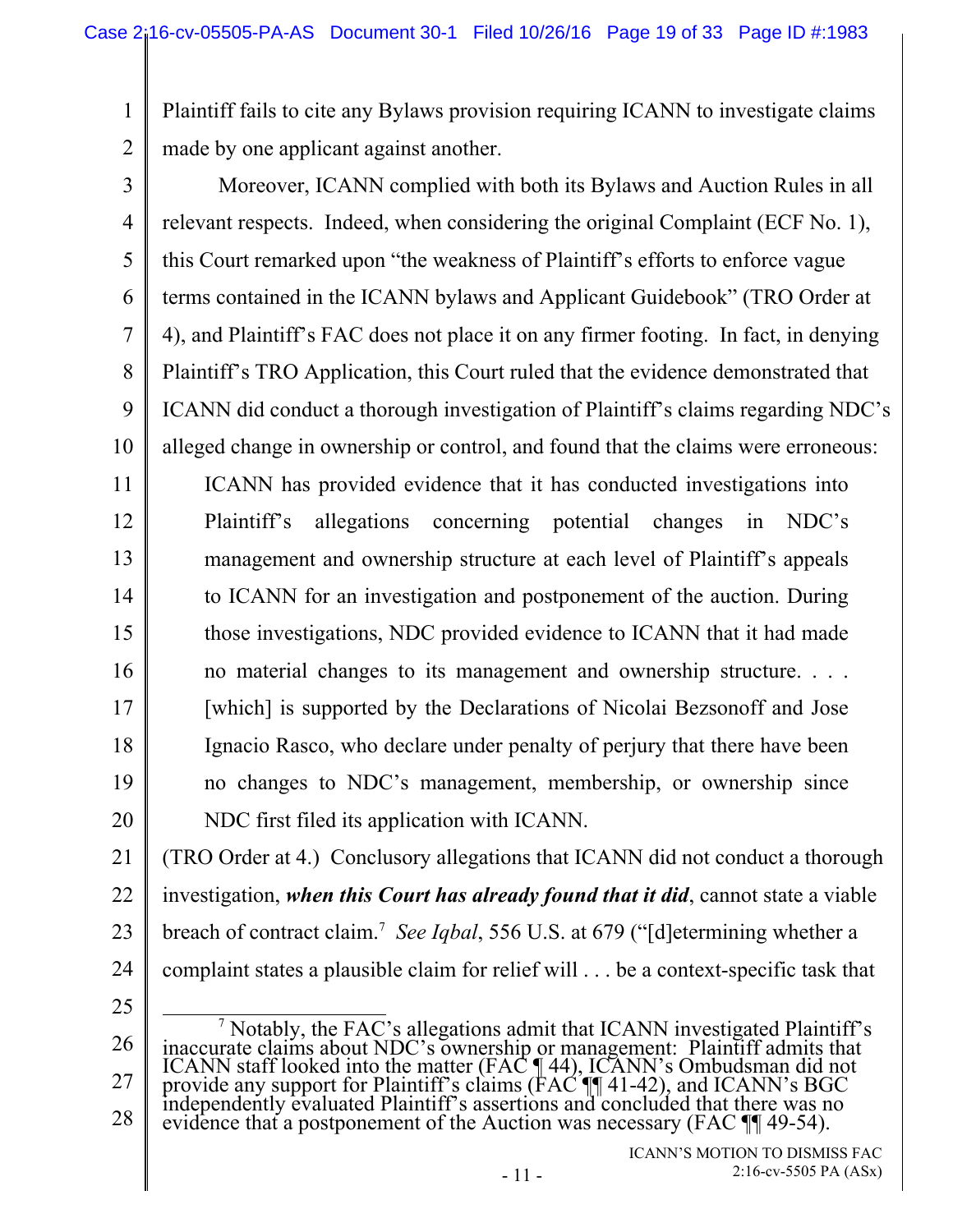1 2 3 4 requires the reviewing court to draw on its *judicial experience* and common sense") (emphasis added); *Morrison v. Wachovia Mortg. Corp*., No. CV 11-7948 CAS (FMOx), 2012 U.S. Dist. LEXIS 39273, at \*11 (C.D. Cal. Mar. 12, 2012) (dismissing claims with prejudice for reasons expressed in court's prior rulings).

# 5 6

# **2. Plaintiff's Claim For Breach Of The Implied Covenant Of Good Faith And Fair Dealing Fails As A Matter Of Law.**

7 8 9 10 11 12 Plaintiff alleges ICANN breached the implied covenant of good faith and fair dealing claim because it purportedly: (a) failed to sufficiently investigate whether NDC had changed its membership or ownership; (b) refused to postpone the Auction pending the resolution of Plaintiff's claims; and (c) failed to investigate whether NDC had improperly transferred "its rights in the .WEB application to VeriSign."  $(FAC \P 76.)$ 

13 14 15 16 17 18 19 20 21 22 23 24 This claim arises out of what Plaintiff dubs the "contractual relationship entered into as part of the .WEB gTLD application process . . . as set forth in the Applicant Guidebook." (FAC ¶ 74.) Yet Plaintiff does not tie its factual allegations to any enforceable contractual obligation, as discussed above. The claim is therefore fatally deficient, because "[i]t is universally recognized [that] the scope of conduct prohibited by the covenant of good faith is circumscribed by the purposes and *express terms of the contract*. . . . 'not to protect some general public policy interest not directly tied to the contract's purpose.'" *Carma Developers (Cal.), Inc. v. Marathon Dev. Cal., Inc*., 2 Cal. 4th 342, 373 (1992) (emphasis added) (citation omitted). Because Plaintiff seeks to rely on the same implausible factual allegations asserted in the breach of contract claim (*see* FAC ¶¶ 75-76), the implied covenant claim suffers the same deficiencies, warranting dismissal.

25

## **3. Plaintiff's Negligence Claim Fails As A Matter Of Law.**

26 27 28 Plaintiff bases its negligence claim on allegations *identical* to those pled in support of its deficient claim for breach of the implied covenant, namely that ICANN: (a) failed to investigate whether NDC had changed its membership or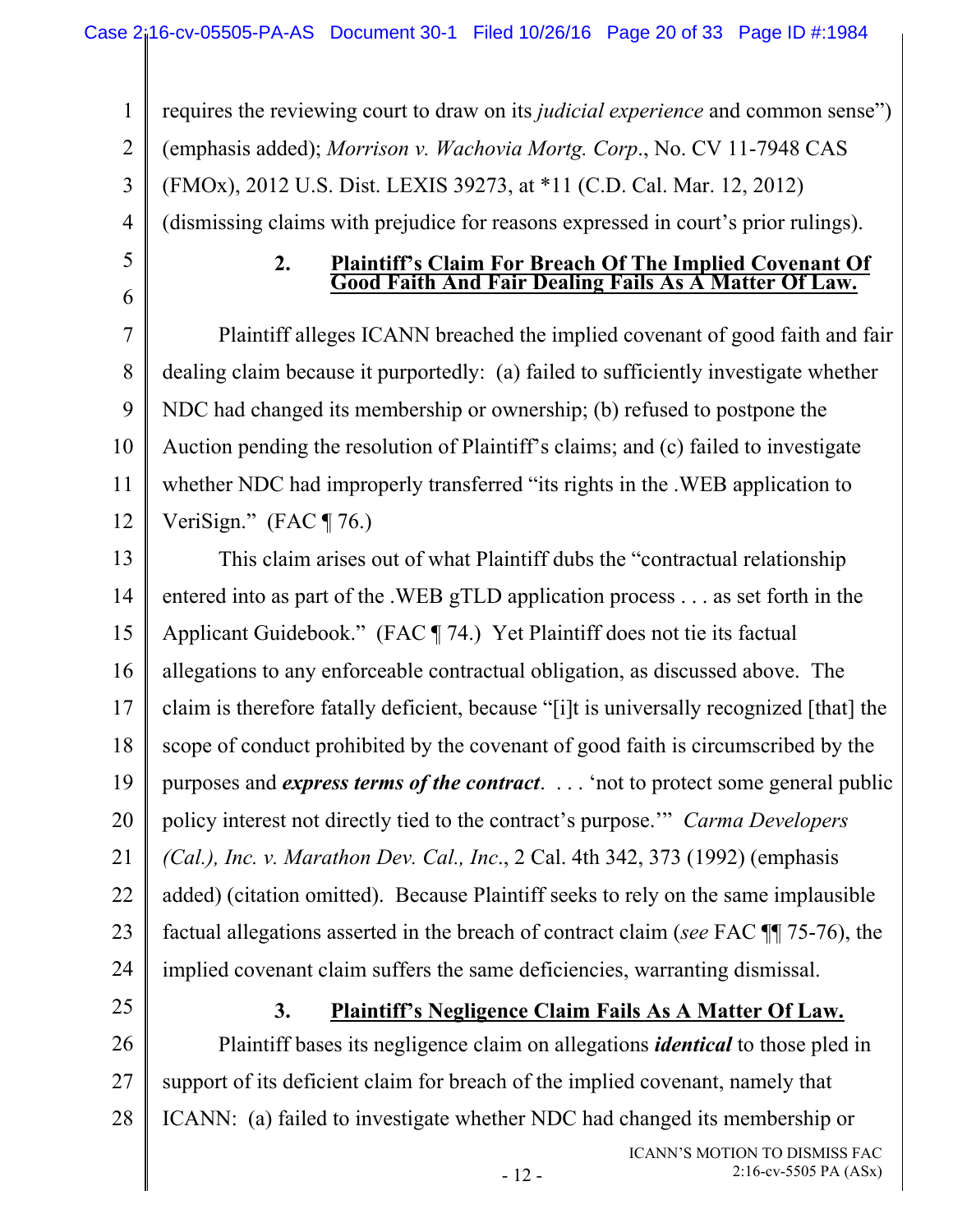1 2 3 4 5 6 ownership; (b) refused to postpone the Auction as Plaintiff had sought; and (c) failed to conduct an inquiry into whether NDC had improperly resold, transferred or assigned "its rights or obligations in connection with the [.WEB] application to VeriSign." (FAC ¶ 81.) The negligence claim fails for two reasons. First, the claim is barred by the economic loss rule. Second, the allegations of the FAC do not prove any of the three elements of a viable negligence claim.

7 8 9 10 11 12 As an initial (and dispositive) matter, the economic loss rule bars Plaintiff's negligence claim. "[P]urely economic damages to a plaintiff which stem from disappointed expectations from a commercial transaction must be addressed through contract law; negligence is not a viable cause of action for such claims." *In re iPhone Application Litig.*, 844 F. Supp. 2d 1040, 1064 (N.D. Cal. 2012).<sup>8</sup>

13 Accordingly, as the FAC asserts only monetary harm arising out of a commercial transaction between sophisticated entities, the negligence claim must be dismissed.

14 15 16 17 18 19 20 21 22 23 24 25 26 The claim also fails as a matter of law because the allegations of the FAC do not support *any* of the three elements of negligence: "(a) a legal duty to use due care; (b) a breach of such legal duty; (c) the breach as the proximate or legal cause of the resulting injury." *Jackson v. AEG Live, Inc*., 233 Cal. App. 4th 1156, 1173 (2015) (citation omitted). First, Plaintiff has not alleged any facts that might suggest ICANN owes Plaintiff a duty of care. At most, Plaintiff alleges that the parties have a contractual relationship, but a contractual relationship does not give rise to a duty of care. *See Walters v. Fid. Mortg. of Cal., Inc*., 730 F. Supp. 2d 1185, 1206 (E.D. Cal. 2010). Second, even if there was a duty (which there is not), Plaintiff has not alleged any breach of such a duty, because ICANN fully complied with the Bylaws and Auction Rules, as established above. Third, the only damages Plaintiff seeks in connection with the negligence claim are: "losses of revenue from 8

27 28 <sup>8</sup> Because no amendment could cure this fundamental defect, the negligence<br>claim should be dismissed *with* prejudice. *See In re Sony Gaming Networks &*<br>*Customer Data Sec. Breach Litig.*, 996 F. Supp. 2d 942, 973 (S.D. loss rule).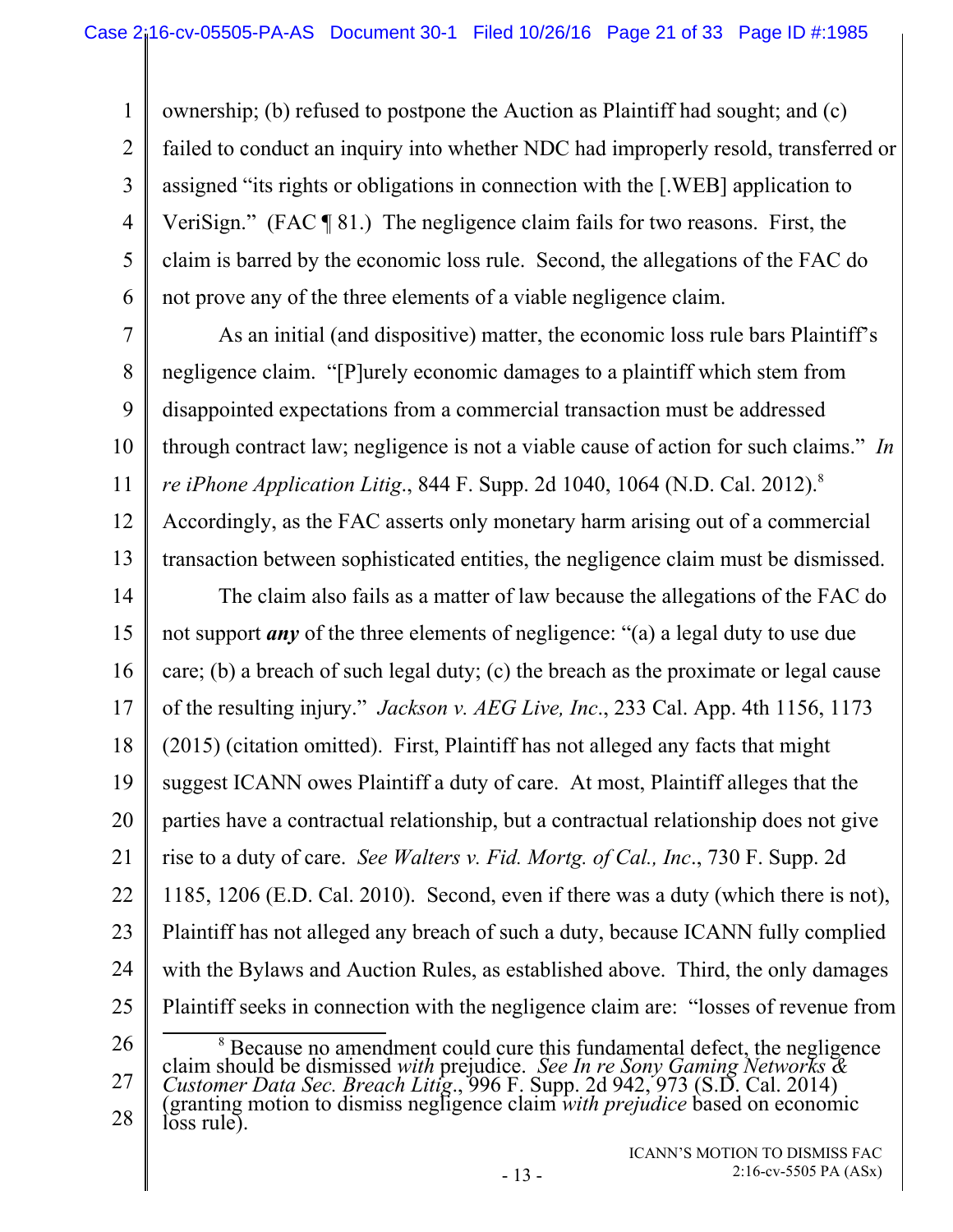1 2 3 4 third parties, profits, consequential costs and expenses, market share, reputation, and good will." (FAC ¶ 82.) However, those damages stem from Plaintiff's failure to *win the Auction* (or secure NDC's agreement to proceed by private resolution), not any ICANN conduct.<sup>9</sup>

5

## **4. Plaintiff's Section 17200 Claim Fails As A Matter Of Law.**

6 7 8 9 10 11 12 13 14 15 16 17 18 19 20 21 22 23 24 25 26 27 28 Plaintiff makes allegations under all three prongs of Section 17200. First, Plaintiff claims that ICANN acted in an "unlawful" manner by including the Covenant Not to Sue in the Guidebook. (FAC ¶ 86.) Second, Plaintiff alleges that ICANN acted "unfairly" when it conducted what Plaintiff vaguely calls a "cursory investigation" into Plaintiff's claims about NDC. (FAC ¶ 87.) Third, Plaintiff claims that ICANN acted in a "fraudulent" manner when it represented that it would adhere to its Bylaws and the Auction Rules. (FAC ¶ 88.) Plaintiff fails to state a viable claim under any of Section 17200's three subparts, for two reasons. First, Plaintiff lacks standing to assert a Section 17200 claim because it has not "lost money or property" as a result of ICANN's alleged violations of the statute. *See* Cal. Bus. & Prof. Code § 17204. Plaintiff alleges only that it lost its legal fees and the application fee required of all New gTLD Program applicants.  $(FAC \P 85.)$ <sup>10</sup> However, attorneys' fees cannot qualify as "lost money or property" sufficient to support standing under Section 17200. *Cordon v. Wachovia Mortg*., 776 F. Supp. 2d 1029, 1039 (N.D. Cal. 2011) ("Plaintiff fails to cite any authority establishing that attorney's fees incurred in bringing a UCL claim are sufficient to  $9 \text{ Indeed}$ , Plaintiff seeks \$22.5 million in damages (FAC  $\P$  72)—the precise <sup>9</sup> Indeed, Plaintiff seeks \$22.5 million in damages (FAC  $\P$  72)—the precise<br>amount Plaintiff would have garnered had the Auction not taken place and had the<br>rights to operate the .WEB string instead been determined by p which applicant would prevail in being awarded the right to operate .WEB was not a result of any ICANN conduct, but instead Plaintiff's failure to convince other a result of any ICANN conduct, but instead Plaintiff's failure to convince other applicants, including NDC, that private resolution was preferable. <sup>10</sup> Plaintiff appears to assume that Section 17200 permits a refund of any<br>monies that have flowed from Plaintiff to ICANN, but case law squarely forecloses<br>that reasoning. *See Henry v. Lehman Commercial Paper, Inc. (In*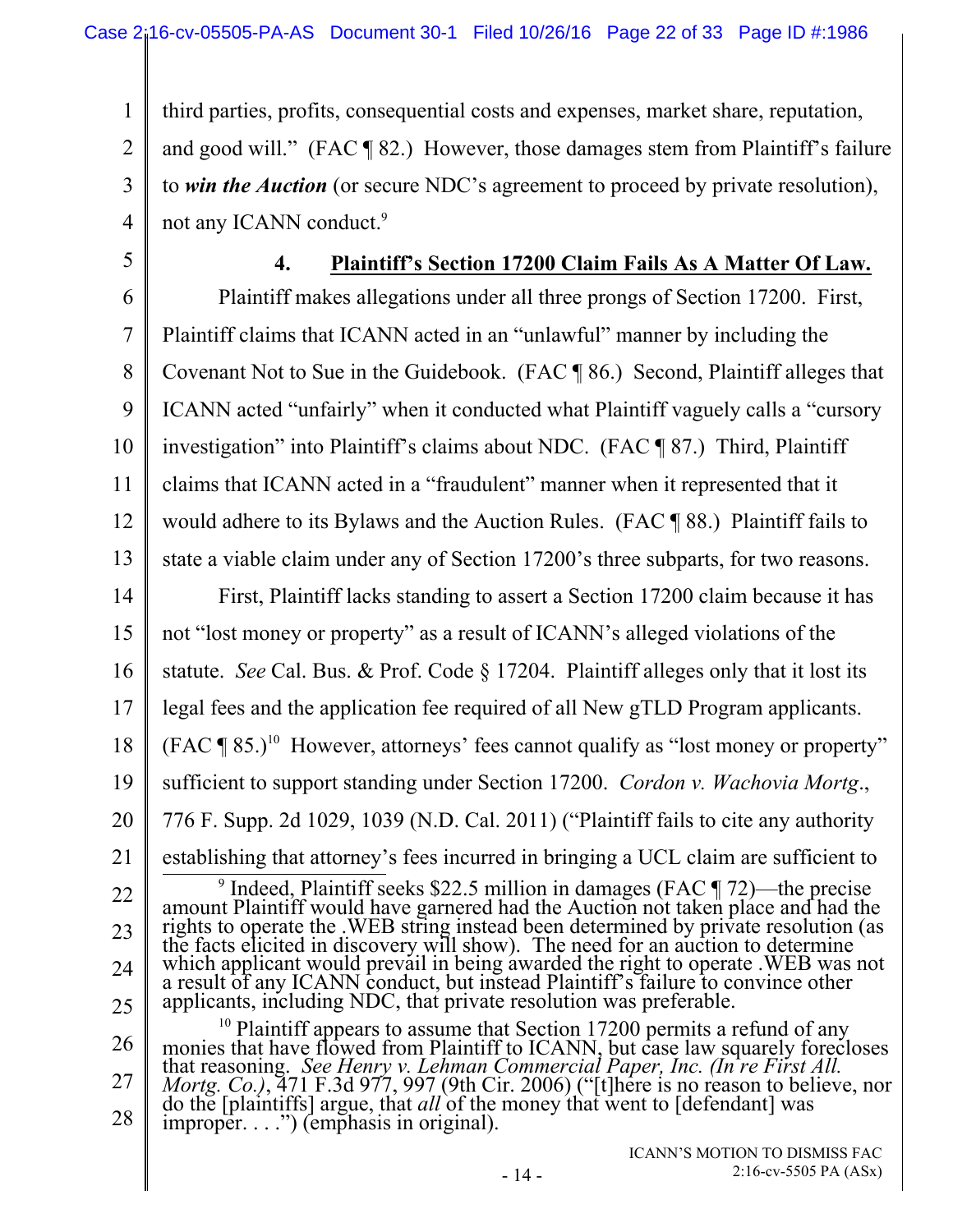1 2 3 4 5 6 confer standing under § 17204. Under Plaintiff's reasoning, a private plaintiff bringing a UCL claim automatically would have standing merely by filing suit."); *Hernandez v. Specialized Loan Servicing, LLC*, No. CV 14-9404-GW(JEMx), 2015 U.S. Dist. LEXIS 8695, at \*24–25 (C.D. Cal. Jan. 22, 2015) (same); *Selby v. Bank of Am., Inc*., No. 09cv2079 BTM(JMA), 2010 U.S. Dist. LEXIS 139966, at \*24 (S.D. Cal. Oct. 27, 2010) (same).

7 8 9 10 11 12 13 14 15 16 17 18 19 20 Nor can the application fee serve as a basis for standing under Section 17200 because these amounts were not "lost . . . *as a result* of the [alleged] unfair competition." Cal. Bus. & Prof. Code § 17204 (emphasis added). Plaintiff's payment of the Application fee was not a "result" of any conduct challenged in this lawsuit. The "loss" of the application fee (in the sense that the Application did not prevail) was caused by NDC declining to agree to private resolution of the contention set, and then submitting the winning bid in the Auction, not because of any ICANN conduct. As such, Plaintiff lacks standing to assert a Section 17200 claim against ICANN. *See Perfect 10, Inc. v. Visa Int'l Serv. Ass'n*, 494 F.3d 788, 808 (9th Cir. 2007) (affirming dismissal of UCL claim because challenged conduct was not undertaken by defendant); *see also Easter v. Am. W. Fin*., 381 F.3d 948, 961–62 (9th Cir. 2004) (plaintiff must trace alleged injury-in-fact to particular defendants); *Cattie v. Wal-Mart Stores, Inc*., 504 F. Supp. 2d 939, 944–46 (S.D. Cal. 2007).

21 22 23 Second, Plaintiff's Section 17200 claim must be dismissed because the FAC does not plausibly suggest that ICANN engaged in an unlawful, unfair or fraudulent business practice, as required by the statute.

24 25 26 27 28 Plaintiff claims that ICANN acted in an "unlawful" manner for only one reason: ICANN included the Covenant Not to Sue in the Guidebook. (FAC ¶ 86.) Plaintiff contends that the inclusion was unlawful because the requirement is unenforceable under California Civil Code section 1668, and also is unconscionable and therefore unlawful under California Civil Code section 1770(a)(19),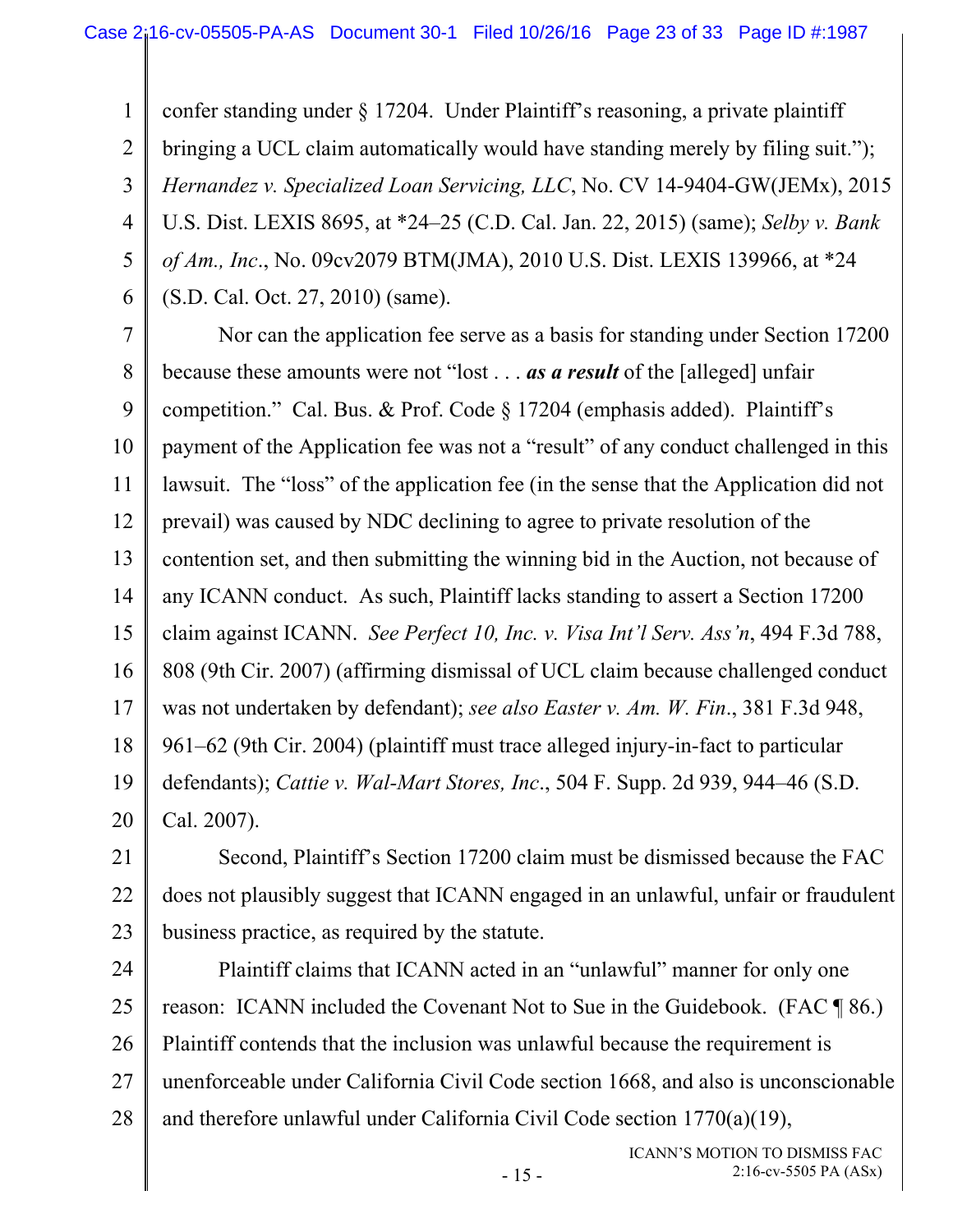1 2 3 4 5 6 7 8 9 10 11 California's Consumer Legal Remedies Act. (FAC ¶ 86.) As discussed below, Section 1668 does not render the Covenant Not to Sue unenforceable, much less "unlawful." *See also Berkeley v. Wells Fargo Bank*, No. 15-cv-00749-JSC, 2015 U.S. Dist. LEXIS 141947, at \*44 (N.D. Cal. Oct. 19, 2015) ("an 'unlawful' business practices claim usually cannot be premised on a common law violation such as breach of contract"). And California Civil Code section  $1770(a)(19)$  is inapplicable on its face, as it makes certain practices unlawful only "in a . . . sale or lease of goods or services to any consumer." (emphasis added). In addition, there is no allegation that inclusion of the Covenant *caused* Plaintiff any actual injury or resulted in lost money or property. Indeed, Plaintiff filed this lawsuit despite, and in violation of, its promise to pursue other remedies.

12 13 14 15 16 17 18 19 20 21 22 23 24 25 26 27 28 Plaintiff then claims that ICANN acted unfairly when it conducted what Plaintiff views as a "cursory investigation" into Plaintiff's claims about NDC and decided, based on that investigation, not to postpone the Auction. (FAC ¶ 87.) Yet Plaintiff does not allege any law or rule that requires a particular level of investigation into these circumstances. In other words, Plaintiff asks this Court to simply adopt Plaintiff's definition of what level of investigation is "fair." Such allegations fail to state a claim according to well-established California Supreme Court precedent: "[W]e must require that any finding of unfairness to competitors under section 17200 be tethered to some *legislatively declared policy or proof of some actual or threatened impact on competition*." *Cel-Tech Commc'ns, Inc. v. L.A. Cellular Tel. Co*., 20 Cal. 4th 163, 186–87 (1999) (emphasis added). Indeed, Plaintiff improperly asks the Court to invent a standard for a "fair" investigation in this particular instance. *Id*. at 182, 184 ("Courts may not simply impose their own notions of the day as to what is fair or unfair."); *Am. W. Door & Trim v. Arch Specialty Ins. Co*., No. CV 15-00153 BRO (SPx), 2015 U.S. Dist. LEXIS 34589, at \*17–18 (C.D. Cal. Mar. 18, 2015) (dismissing Section 17200 claim arising out of allegations that defendant was "[m]isleading policyholders as to conducting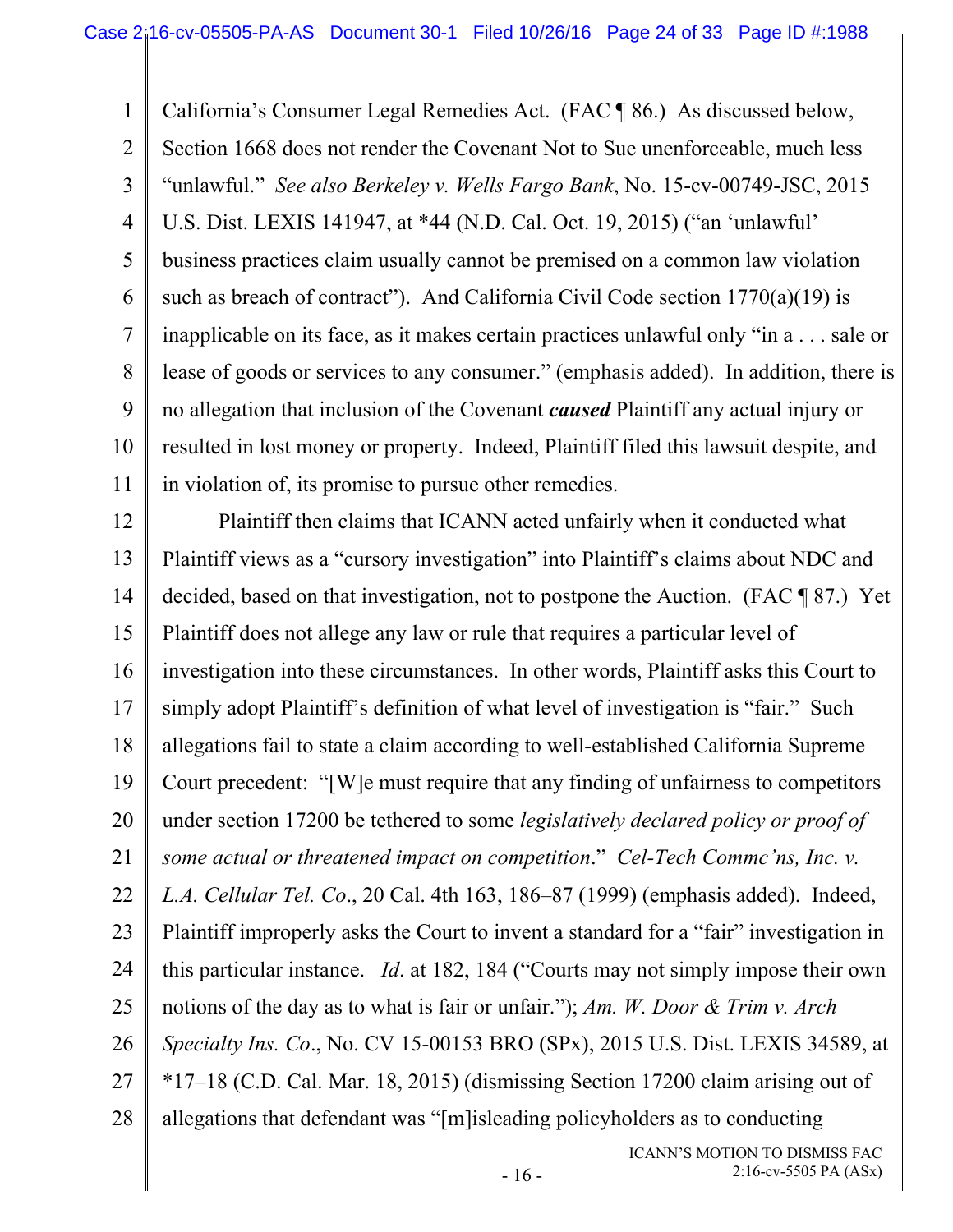1 2 3 4 *reasonable investigations* into claims" because "[t]hese allegations fail to identify any 'specific constitutional, statutory or regulatory provisions' that may serve as a predicate for Plaintiff's 'unfair' UCL claim") (citation omitted and emphasis added).

5 6 7 8 9 10 11 12 13 14 15 16 17 18 19 20 21 22 23 24 25 Finally, Plaintiff attempts to plead a claim under the "fraudulent" prong of Section 17200 by alleging that ICANN represented that it would adhere to the terms of its Auction Rules and its Bylaws, but failed to do so. (FAC ¶ 88.) Under California law, fraud is "an *intentional* misrepresentation, deceit, or concealment of a material fact known to the defendant with the intention on the part of the defendant of thereby depriving a person of property or legal rights or otherwise causing injury." Cal. Civ. Code § 3294(c)(3) (emphasis added). In federal court, Section 17200 claims grounded in fraud must satisfy the particularity requirements of Rule 9(b), and Plaintiff's allegations do not come close to asserting the requisite "who, what, when, where [or] how of the misconduct charged." *Vess*, 317 F.3d at 1103, 1106 (citation omitted); *Clark v. Countrywide Home Loans, Inc*., 732 F. Supp. 2d 1038, 1050 (E.D. Cal. 2010). Plaintiff fails to allege that: (a) ICANN made any knowingly false statements as to its intentions regarding the Auction Rules or Guidebook; (b) Plaintiff relied on those allegedly-false statements; (c) those allegedly-false statements were made prior to Plaintiff's decision to apply for .WEB; or (d) ICANN had any duty to do any more than it did in its investigation into NDC's ownership and membership. *See also Hill v. State Farm Mut. Auto. Ins. Co*., 166 Cal. App. 4th 1438, 1468 (2008) (holding it is not fraudulent or "dishonest" for a corporation to omit detailed explanations of its practices from its contracts and bylaws, "particularly where the board expressly retains discretion in the matter").

26

27

28

#### **5. Plaintiff's Declaratory Relief Claim Fails As A Matter Of Law.**

Plaintiff seeks a judicial declaration concerning "the legality and effect" of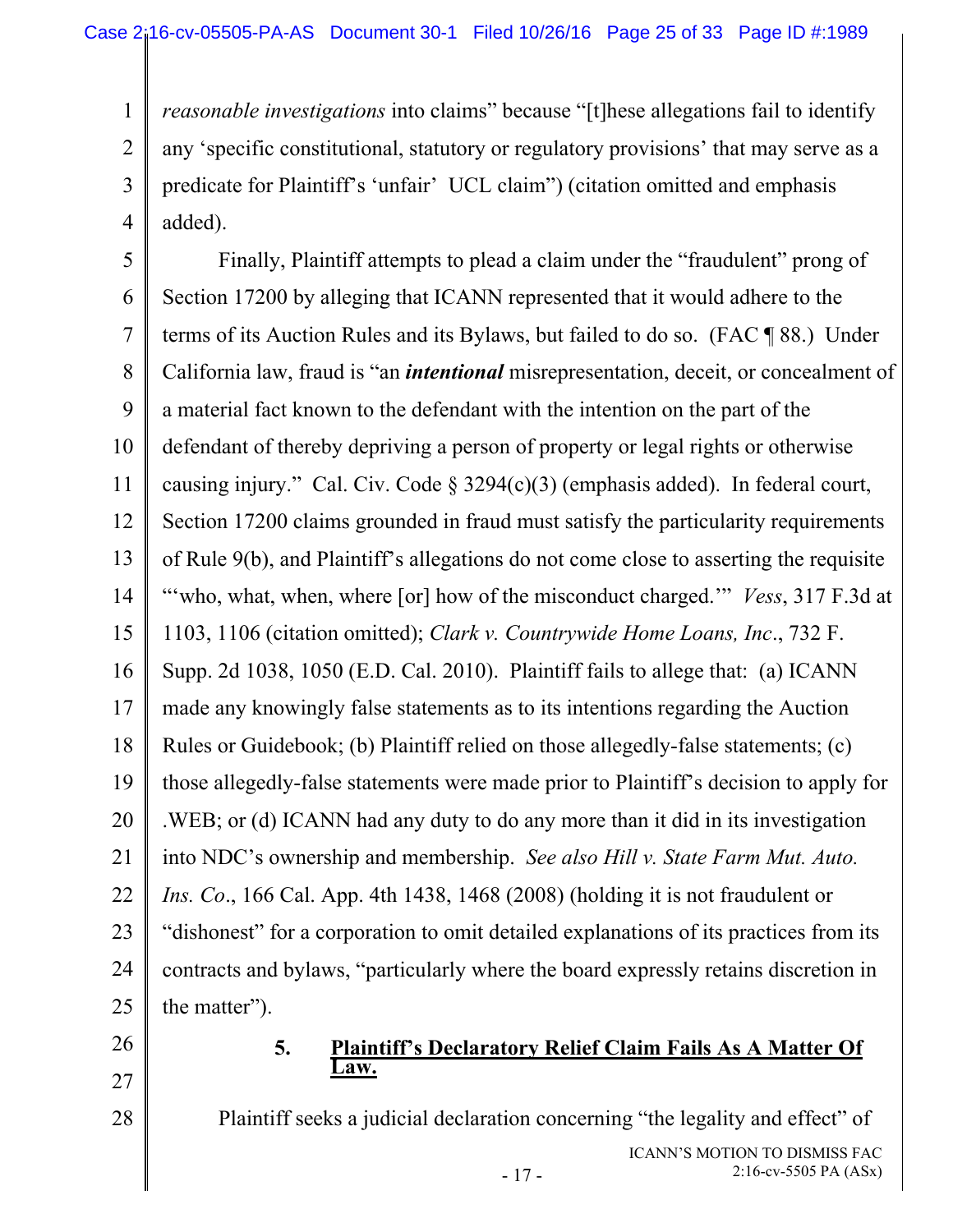1 2 3 the Covenant Not to Sue to which Plaintiff agreed. (FAC, Ex. C  $\S 6.6$ .) This claim must be dismissed because the Covenant Not to Sue is enforceable as a matter of law and bars all of Plaintiff's claims for the reasons set forth below.

4

## **B. The Covenant Not To Sue Bars Plaintiff's Claims.**

5 6 7 8 9 10 11 12 13 14 15 16 17 18 19 20 21 A written release generally extinguishes any claim covered by its terms. *Skrbina v. Fleming Cos*., 45 Cal. App. 4th 1353, 1366–67 (1996). The Covenant Not to Sue, which Plaintiff acknowledged and accepted, covers all of the claims set forth in the FAC because they "arise out of, are based upon, or are in any way related to, any action, or failure to act, by ICANN . . . in connection with ICANN's ... review of Plaintiff's Application. (FAC, Ex. C  $\S 6.6$ .) This provision was well-known to, and accepted by, Plaintiff, which is part of a corporate family that applied for 307 new gTLDs in 2012. (*See* FAC ¶ 5.) Indeed, as the Western District of Kentucky recently held under nearly identical circumstances, the Covenant Not to Sue is enforceable, "clear and comprehensive." *Commercial Connect v. Internet Corp. for Assigned Names & Nos.*, No. 3:16CV-00012-JHM, 2016 U.S. Dist. LEXIS 8550, at \*9–10 (W.D. Ky. Jan. 26, 2016). Interpreted generously, the FAC alleges that the Covenant Not to Sue is unenforceable for two reasons. One, Plaintiff argues that California Civil Code § 1668 ("Section 1668") bars the Covenant Not to Sue's requirement that Plaintiff pursue the accountability mechanisms. Two, the FAC makes vague assertions that the Covenant Not to Sue is unconscionable in some unidentified way. Neither argument withstands scrutiny.

22

**1. Section 1668 Does Not Invalidate The Covenant Not To Sue.**

23 24 25 26 Section 1668 only invalidates contractual provisions that "exempt anyone from responsibility for his own fraud, or willful injury to the person or property of another." Cal. Civ. Code  $\S$  1668. The statute has no effect upon the enforceability of requiring applicants to follow ICANN's accountability measures.

27 28 First, Section 1668 is relevant only to contractual provisions "which have for their object, directly or indirectly, to *exempt* any one from responsibility" for fraud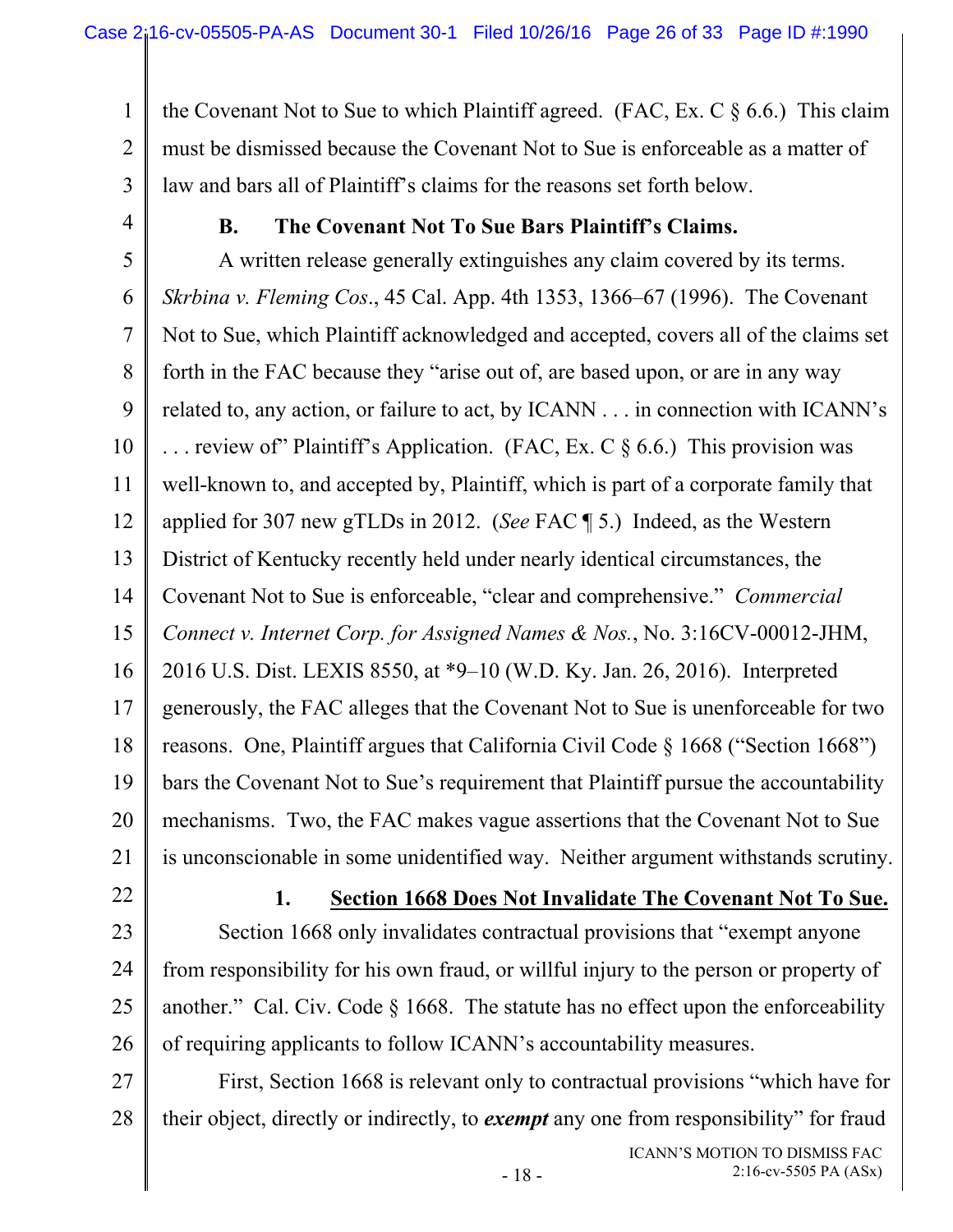1 2 3 4 5 6 7 8 9 10 11 or willful injuries. Cal. Civ. Code § 1668 (emphasis added); *Monterey Bay Military Hous., LLC v. Pinnacle Monterey LLC*, 116 F. Supp. 3d 1010, 1051 (N.D. Cal. 2015) (Section 1668 does not bar enforcement of clause that "merely exempts employees and officers from personal liability" and still permitted plaintiff to proceed against defendants in corporate capacity). The California Supreme Court has invalidated provisions waiving judicial remedies under Section 1668 only upon concluding that "the waiver becomes in practice the exemption of the party 'from responsibility for [its] own fraud, or willful injury to the person or property of another.'" *Discover Bank v. Superior Court,* 36 Cal. 4th 148, 163 (2005) (quoting Section 1668), *overruled on other grounds in AT&T Mobility LLC v. Concepcion,* 563 U.S. 333 (2011).

12 13 14 15 16 17 18 19 20 21 Recognizing that language places the Covenant Not to Sue outside of Section 1668's purview, the FAC omits the portions of the clause that make clear that it does not exempt ICANN from responsibility for any kind of claim whatsoever. The portion Plaintiff strategically opted not to quote provides: "APPLICANT MAY UTILIZE ANY ACCOUNTABILITY MECHANISM SET FORTH IN ICANN'S BYLAWS FOR PURPOSES OF CHALLENGING ANY FINAL DECISION MADE BY ICANN WITH RESPECT TO THE APPLICATION." (FAC, Ex. C, § 6.6.) In other words, the Covenant Not to Sue does not *exempt* ICANN from responsibility; any applicant may invoke the various accountability mechanisms provided for in ICANN's Bylaws. (*See* FAC, Ex. B, Art. IV.)

22 23 24 25 26 27 28 Second, Courts have interpreted Section 1668's phrase "willful injury to the person or property of another" to mean more than merely intentional conduct (such as acts in breach of contract), but only "*intentional wrongs*." *Frittelli, Inc. v. 350 N. Canon Drive, LP*, 202 Cal. App. 4th 35, 43 (2011) (emphasis added); *id*. ("Ordinarily, the statute invalidates contracts that purport to exempt an individual or entity from liability for future intentional wrongs and gross negligence." (citation omitted)); *see also Calvillo-Silva v. Home Grocery*, 19 Cal. 4th 714, 729 (1998)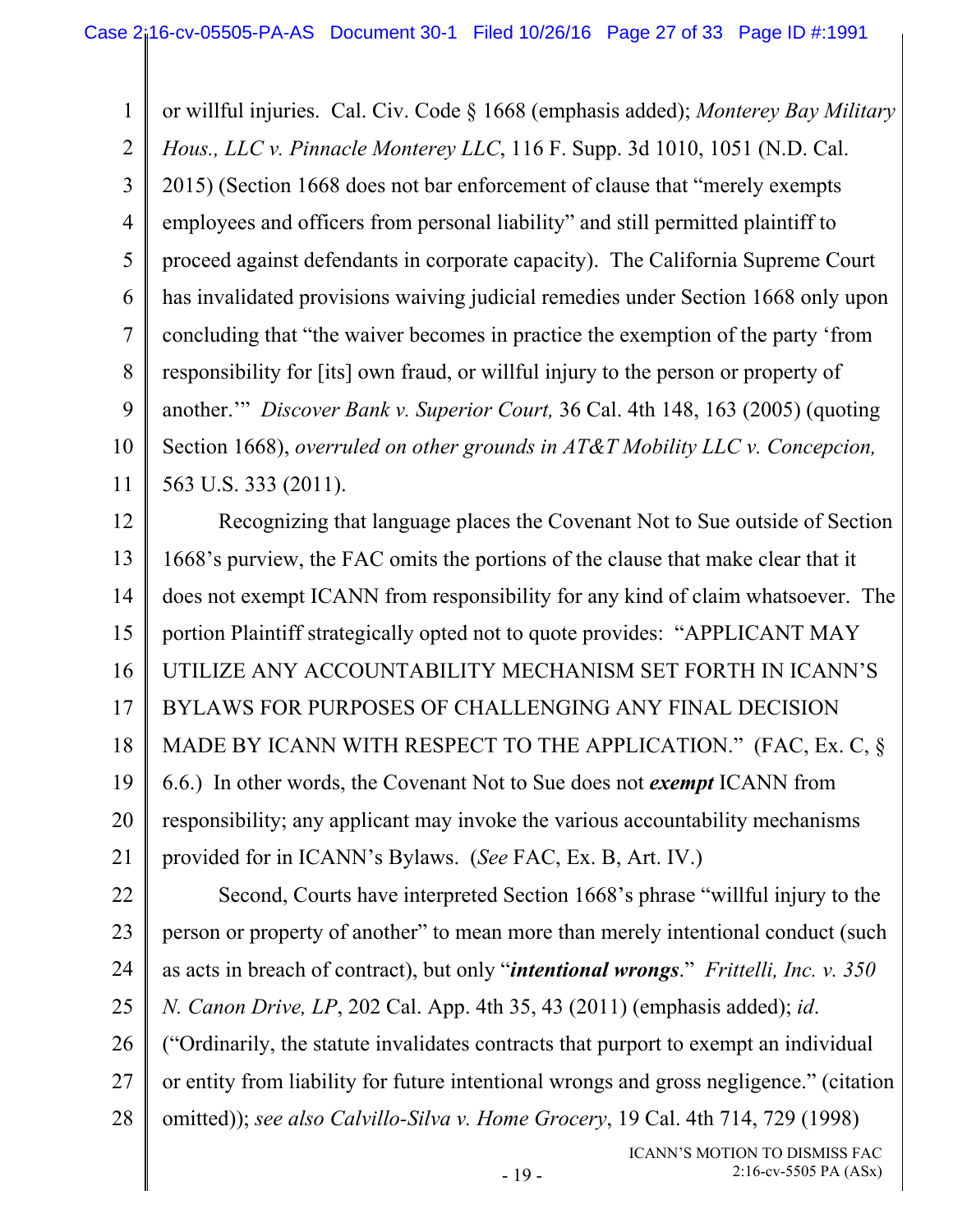1 2 3 4 5 6 7 8 9 10 11 12 13 14 15 16 17 18 ("While the word 'willful' implies an intent, the intention must relate to the misconduct and not merely to the fact that some act was intentionally done." (citations omitted)).<sup>11</sup> The most Plaintiff alleges is that ICANN failed to thoroughly investigate NDC's ownership and management, and that ICANN should somehow have discovered that non-party NDC entered into an agreement with Verisign.<sup>12</sup> But such accusations do not comprise the kind of intentional wrongs covered by Section 1668. Indeed, *Food Safety Net Services v. Eco Safe Systems USA, Inc*., 209 Cal. App. 4th 1118 (2012), is instructive. There, a food-disinfectant equipment manufacturer alleged that a food-safety equipment tester failed to test the equipment using agreed-upon standards, in bad faith, and employed "slovenly procedures which seemed to be *slanted towards a preconceived conclusion*." *Id*. at 1125 (emphasis added and citation omitted). The court held that a limitation of liability clause in the parties' contract—much like the requirement here to pursue accountability mechanisms—was enforceable to bar not only the plaintiff's breach of contract claim but also "bad faith" and negligence claims. *Id*. at 1125–27; *see also Hulsey v. Elsinore Parachute Ctr.*, 168 Cal. App. 3d 333, 340–42 (1985) (release that covered "all actions, claims or demands . . . for injury or damage" barred negligence claim).

- 19 20 21 Third, interpreting Section 1668 to invalidate the Covenant Not to Sue runs contrary to the public interest. The Guidebook was adopted through an extensive public comment process to govern the nearly 2,000 applications that ICANN
- 22

23

<sup>11</sup> *Calvillo-Silva* was disapproved on other grounds by *Aguilar v. Atlantic Richfield Co*., 25 Cal. 4th 826 (2001).

<sup>24</sup>  25 26 27 28 <sup>12</sup> In addition, Plaintiff's assertion that ICANN had a financial interest in the Auction is baseless. (FAC ¶ 77.) As a not-for-profit organization, ICANN has no interest in financial gain for its own sake. In fact, the Guidebook limits ICANN's permissible uses of auction funds: "Any proceeds from auctions will be reserved and earmarked until the uses of funds are determined. Funds must be used in a manner that supports directly ICANN's Mission and Core Values and also allows ICANN to maintain its not for profit status. . . . Possible uses of auction funds include formation of a foundation with a clear mission and a transparent way to allocate funds to projects that are of interest to the greater Internet community . . . ." (FAC, Ex. C Guidebook  $\S 4.3$  n.1.)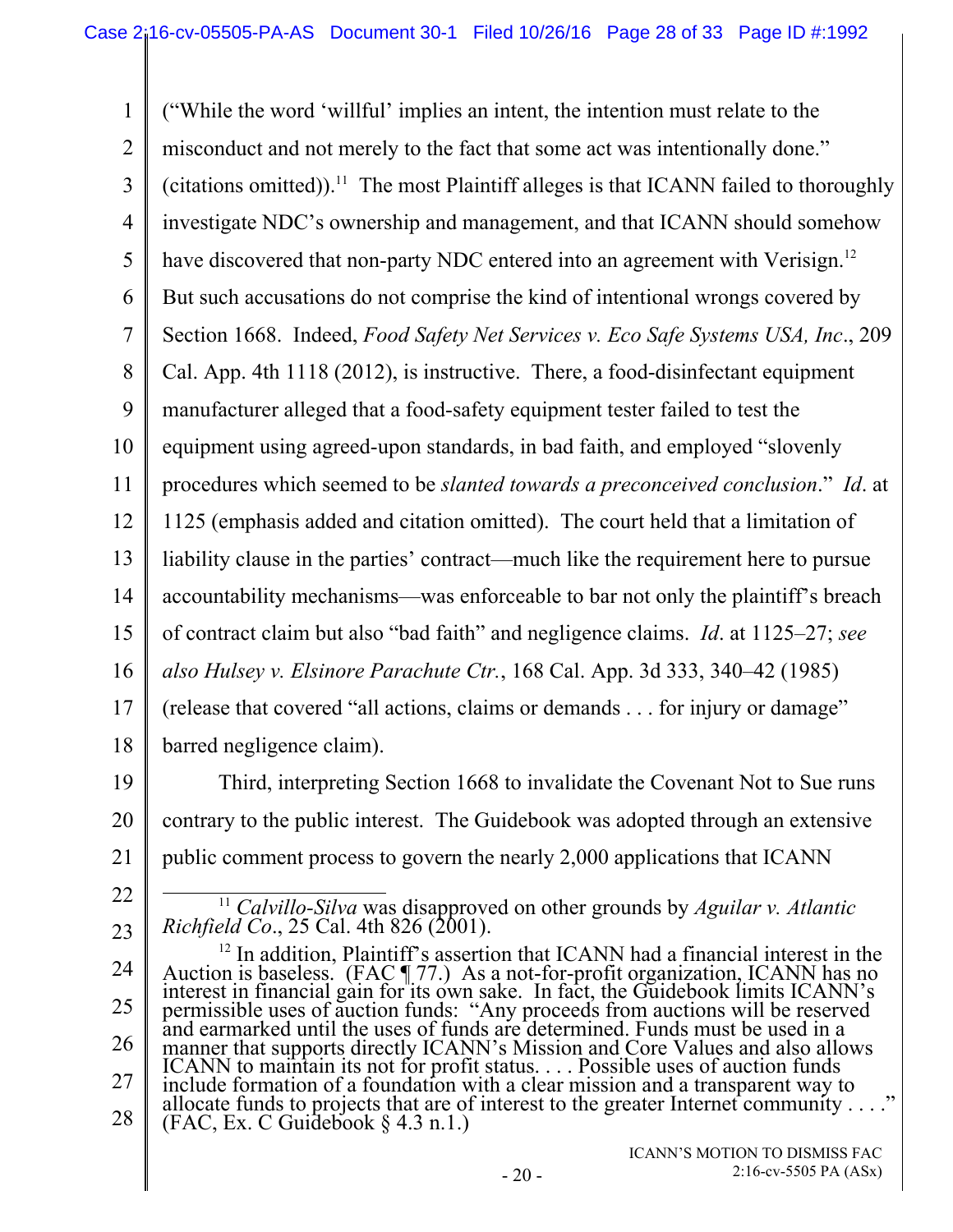1 2 3 4 5 6 7 8 9 received and was tasked with evaluating—including competing applications for the same gTLD such as those of Plaintiff and NDC. The requirement to pursue accountability mechanisms ensures that the processing of these applications does not get ensnared in endless litigation by disappointed applicants. If Plaintiff's argument is accepted, the Covenant Not to Sue could become dead letter—and the important purposes it serves frustrated. Indeed, Section 1668 is limited to fraud and willful injury, because the law recognizes that limiting lawsuits and achieving finality are not only permissible goals, but serve valuable and important publicinterest purposes.

10

### **2. The Covenant Not to Sue Is Not Unconscionable.**

11 12 13 14 15 The FAC vaguely alludes to the notion that the Covenant Not to Sue is unconscionable. (*See, e.g.*, FAC ¶¶ 86, 99.) However, it is neither procedurally nor substantively unconscionable. *See McCaffrey Grp., Inc. v. Superior Court*, 224 Cal. App. 4th 1330, 1348–49 (2014) (party seeking to avoid written release must show both).

16 17 18 19 20 21 22 23 24 25 26 27 The procedural unconscionability analysis "focus[es] on oppression and surprise due to unequal bargaining power." *Grand Prospect Partners, L.P. v. Ross Dress for Less*, *Inc*., 232 Cal. App. 4th 1332, 1347 (2015). No "oppression" took place here because Plaintiff is a sophisticated business entity, which is part of an organization that willingly submitted hundreds of new gTLD applications (*see* FAC ¶¶ 5, 72). *See Appalachian Ins. Co. v. McDonnell Douglas Corp*., 214 Cal. App. 3d 1, 26–27 (1989); *Marin Storage & Trucking, Inc. v. Benco Contracting & Eng'g, Inc*., 89 Cal. App. 4th 1042, 1056 (2001); *Grand Prospect Partners*, 232 Cal. App. 4th at 1352. Nor can Plaintiff claim to have been "surprised" by the Covenant Not to Sue, a conspicuous and well-publicized provision of the Guidebook. *See Performance Team Freight Sys., Inc. v. Aleman*, 241 Cal. App. 4th 1233, 1247 (2015).

28

To be substantively unconscionable, a provision must "shock the conscience."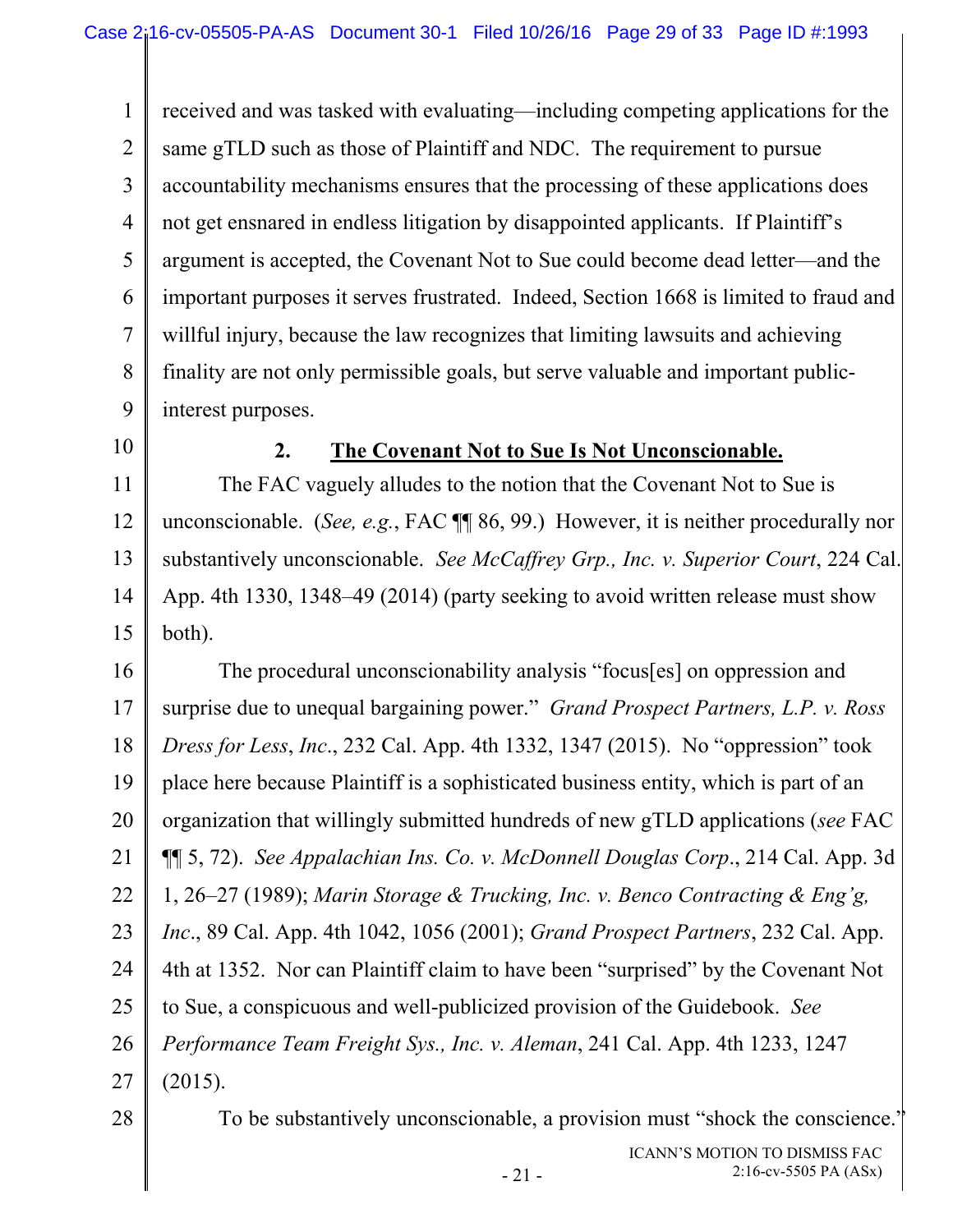1 2 3 4 5 6 7 8 9 10 11 12 13 14 15 16 17 18 19 20 21 22 23 24 25 26 27 28 ICANN'S MOTION TO DISMISS FAC *Morris v. Redwood Empire Bancorp*, 128 Cal. App. 4th 1305, 1323 (2005) (citation omitted). The FAC does not and cannot allege that is the case; the mere allegation that a release is one-sided cannot show substantive unconscionability, because "[u]nconscionability turns not only on a 'one-sided' result, but also on an absence of 'justification' for it . . . ." *Walnut Producers of Cal. v. Diamond Foods, Inc*., 187 Cal. App. 4th 634, 647 (2010) (citations omitted). The Covenant Not to Sue has a well-founded business justification, namely to prevent a dispersed flood of court litigation that would threaten to disrupt the orderly operation of the entire New gTLD Program. *See, e.g., Ambler v. BT Ams. Inc*., 964 F. Supp. 2d 1169, 1177 (N.D. Cal. 2013) (one-sided contract clause not unconscionable because it had "a legitimate business justification"); *Correa v. Firestone Complete Auto Care*, No. C 13-03123 CW, 2013 U.S. Dist. LEXIS 169012, at \*10 (N.D. Cal. Nov. 25, 2013). **C. The FAC Should Be Dismissed Because It Fails To Join NDC, A Necessary Party.**  There is another flaw in the claims Plaintiff has brought to this Court: Plaintiff failed to join NDC, a necessary party, as required under Fed. R. Civ. P. 19. *See* Fed. R. Civ. P.  $12(b)(7)$ .<sup>13</sup> NDC is necessary to the action because: (1) NDC maintains an interest in operating .WEB, the subject of the litigation, and (2) NDC's absence would impair that interest and leave ICANN subject to multiple and inconsistent obligations related to this gTLD. Moreover, joining NDC is not infeasible.<sup>14</sup> **1. NDC Is A Necessary Party.** NDC is a necessary party because: (1) NDC "claims an interest relating to the subject of the action"; and (2) resolving the action in NDC's absence would <sup>13</sup> While both Rule 12(b)(7) and Rule 19 speak of a "required" (not "necessary") party, the Ninth Circuit has explained that the inquiry under Rule 12(b)(7) is whether "the absent party is *necessary* (i.e., *required* t <sup>14</sup> On information and belief, joining NDC would not destroy diversity.

2:16-cv-5505 PA (ASx)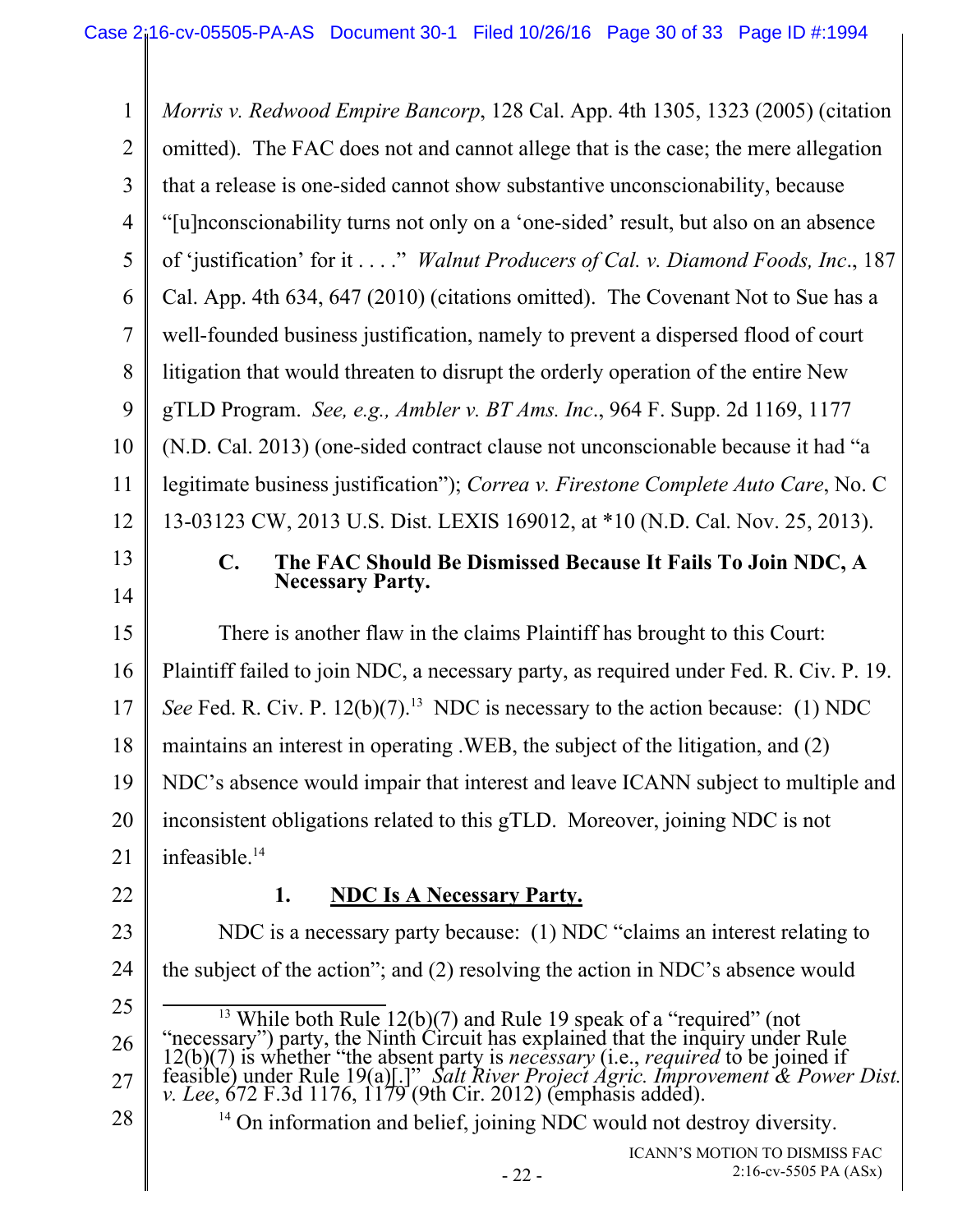1

2

4

5

3 "impair or impede [its] ability to protect the interest" and leave ICANN "subject to a substantial risk of incurring double, multiple, or otherwise inconsistent obligations because of the interest." Fed. R. Civ. P.  $19(a)(1)(B)$ .

#### **(a) NDC Claims An Interest In The Subject Of The Action.**

6 7 8 9 10 11 12 13 14 15 16 17 18 To start, NDC holds a legally-protectable interest in the subject matter of this litigation. NDC prevailed in the auction and paid \$135 million. It therefore is poised to enter into a Registry Agreement with ICANN to operate the .WEB gTLD. This gives it a cognizable interest in the subject matter of this litigation. *See, e.g., Mayes v. Fujimoto*, 181 F.R.D. 453, 457 (D. Haw. 1998) (party necessary where it had twenty percent beneficiary interest in the subject matter of the litigation); *see also Sierra Club v. EPA*, 995 F.2d 1478, 1484 (9th Cir. 1993), *abrogated on other grounds in Wilderness Soc'y v. U.S. Forest Serv.,* 630 F.3d 1173 (9th Cir. 2011) (legally protectable interest requirement met where "there is a relationship between the legally protected interest and the claims at issue"). In fact, Plaintiff has filed a motion to seek expedited discovery from NDC, stating that NDC's "eligibility to participate in the .WEB Auction" is "critical to determine" and could lead Plaintiff to "amend its pleadings[.]" (ECF 28 at 6.)

19 20 21 22 23 24 25 26 27 28 Plaintiff may nonetheless argue that NDC's interest is merely a speculative, financial interest in the outcome of the litigation. Not so. Claims of rights to the subject matter of the litigation comprise legally protectable interests for purposes of the Rule 19 analysis. *White v. Univ. of Cal.*, No. C 12-01978 RS, 2012 U.S. Dist. LEXIS 191061, at \*30–31 (N.D. Cal. Oct. 9, 2012). A legally protected interest "such as a claim under a contract, or 'an interest in a fixed fund or limited resource that the Court is asked to allocate may also be protected,'" and "the interest need not rise to the level of" property under the Due Process Clause or a vested property interest. *Id*. at \*30 (citation omitted). Therefore, NDC's interest in operating the .WEB gTLD constitutes a legally protectable interest under Rule 19, because it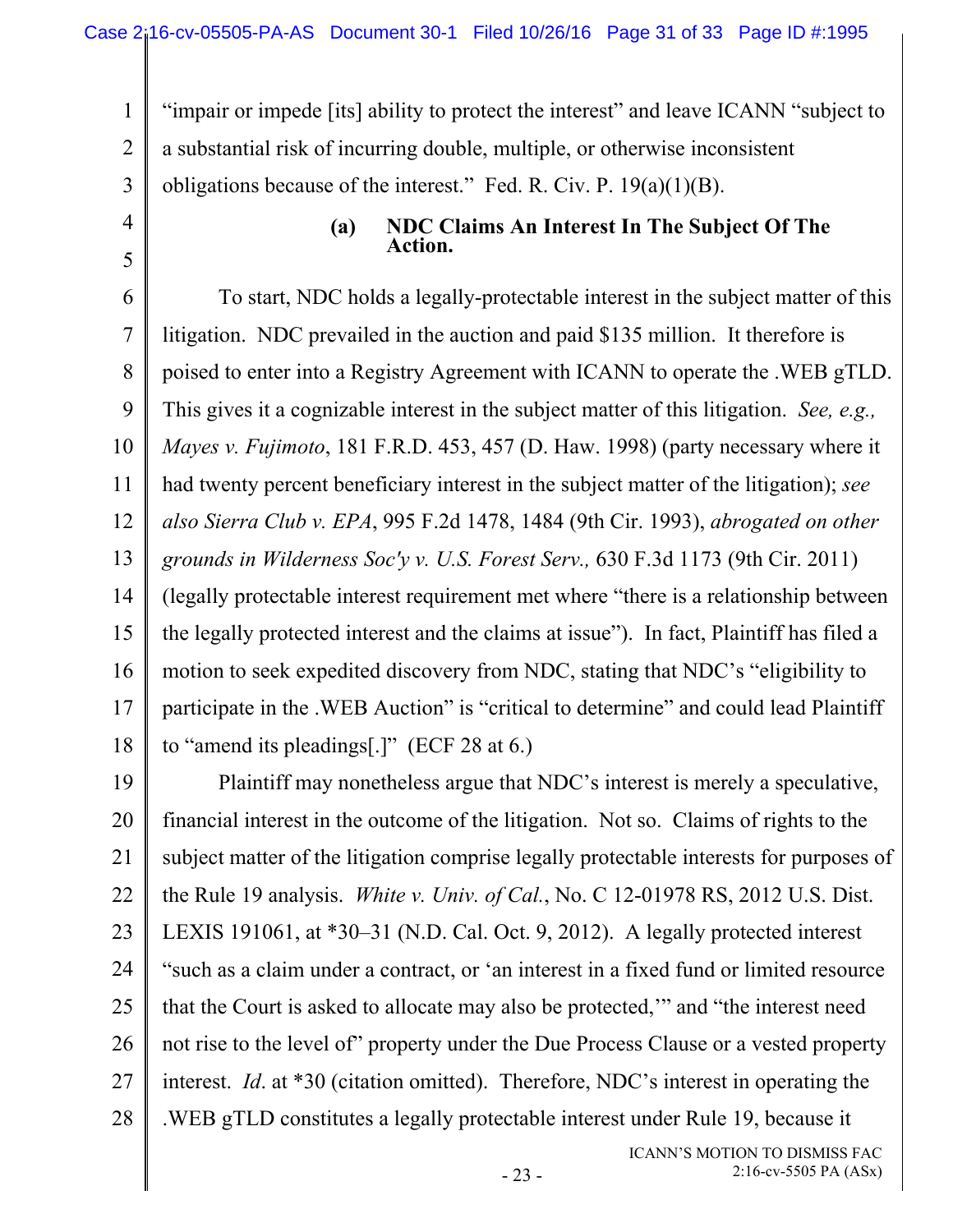1 2 3 4 claims a legally protectable interest in the right to operate .WEB. *See id.* at \*30–31; *Biagro W. Sales Inc. v. Helena Chem.Co.*, 160 F. Supp. 2d 1136, 1149 (E.D. Cal. 2001). In sum, NDC "claims an interest relating to the subject of the action" under Rule 19(a)(1)(B).

5

6

# **(b) NDC's Absence Would Impair Or Impede Its Interest In The Subject Of The Action And Subject ICANN To Multiple And Inconsistent Obligations.**

7 8 9 10 11 12 13 14 15 16 17 18 19 20 21 22 23 24 NDC also meets both prongs of the disjunctive test Rule 19(a)(1)(B) requires a necessary party to meet. First, disposition of this action would necessarily impair and impede NDC's interests. *See* Fed. R. Civ. P. 19(a)(1)(B)(i). Plaintiff seeks an injunction "requiring ICANN to refrain from entering into a Registry Agreement with any party for the .WEB gTLD" and "refrain from assigning the rights to the .WEB gTLD to any party pending a final decision on the merits of this matter." (FAC at Prayer.) The "any party" to which Plaintiff refers plainly is NDC, the winning bidder at the Auction. If Plaintiff obtains the injunctive relief it seeks, NDC's interest in operating .WEB would be eliminated. NDC cannot defend this interest without becoming a party to the action. Second, disposing of the action in NDC's absence would leave ICANN "subject to a substantial risk of incurring double, multiple, or otherwise inconsistent obligations[.]" *See* Fed. R. Civ. P. 19(a)(1)(B)(ii); *see Camacho v. Major League Baseball*, 297 F.R.D. 457, 462 (S.D. Cal. 2013) ("Inconsistent obligations occur when a party is unable to comply with one court's order without breaching another court's order concerning the same incident." (citation omitted)). Specifically, if this court were to enjoin ICANN from entering into a Registry Agreement with NDC, NDC could file suit seeking an order requiring ICANN to execute the Registry Agreement.

25

26

27

28

#### **2. Plaintiff Should Be Ordered To Join NDC If The Lawsuit Continues.**

The FAC is inadequate and Plaintiff's Covenant Not to Sue means that this action should be dismissed. But if a lawsuit continues, Plaintiff must be ordered to